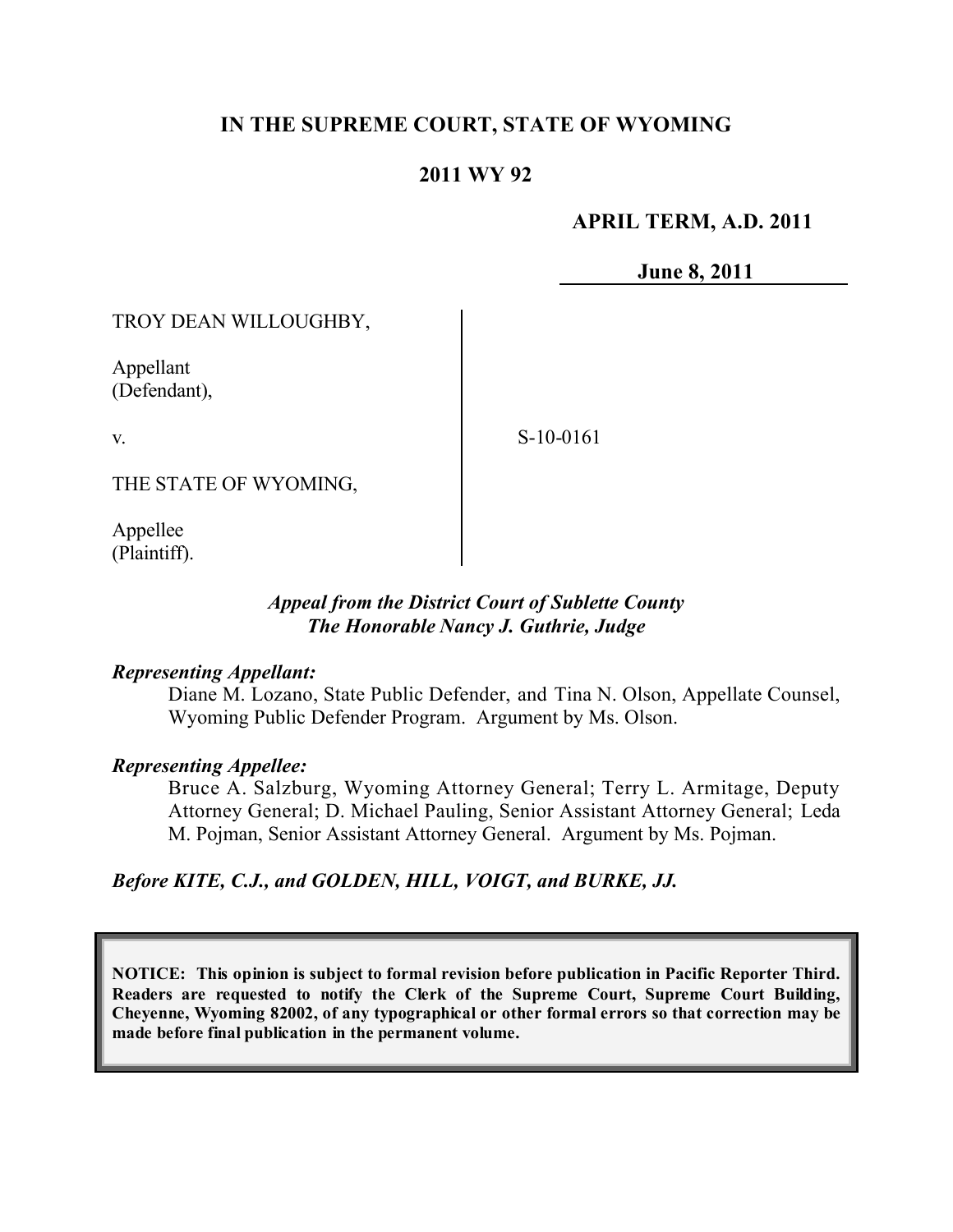#### **VOIGT, Justice.**

[¶1] Elizabeth Miles Ehlers (the victim) was shot to death in Sublette County, Wyoming, on June 21, 1984. Troy Dean Willoughby (the appellant) was convicted of that murder on January 29, 2010. The appellant now appeals that conviction and the denial without a hearing of his motion for a new trial. Finding no error, we affirm.

#### **ISSUES**

[¶2] 1. Did the district court abuse its discretion by failing to grant the appellant's motion for a new trial?

2. Did the prosecutor commit misconduct by violating discovery orders, by violating a pre-trial order regarding uncharged misconduct evidence, and by eliciting testimony from a law enforcement officer that the officer believed a witness was lying during an interview?

# **FACTS<sup>1</sup>**

[¶3] During the evening of June 20, 1984, the victim attended a party with friends in Jackson, Wyoming. The appellant and his wife (R.H.) and a companion (T.B.) were also present. At some point during the party, the appellant sold some "dope" to the victim, who said that she would go get the payment money from her car. The appellant, watching from a window, saw the victim get in her car and drive away. He hurried to follow her, and was joined by R.H. and T.B. as he left. As they were leaving, the appellant saw R.C., the person from whom he had purchased the "dope," and to whom he still owed the purchase money, and the appellant commented to R.C., "I might need that piece."

[¶4] Driving his car, with T.B. in the passenger's seat and R.H. in the back seat, the appellant chased after the victim. At some point, as they headed south out of Jackson, the appellant pulled over to the side of the road, and R.C. pulled in behind the appellant's car. The appellant went to R.C.'s vehicle and returned with a pistol. He then resumed the chase of the victim, eventually coming upon her car pulled over in a turnout. Upon seeing the vehicle, the appellant said something like, "I've been looking for her." He pulled in behind the victim's car, got out of his car, approached the victim's car, and dragged her out by the hair. A struggle and screaming match ensued, during which the appellant punched the victim twice in the face, causing her to fall to the ground. The

  $1$  Given the lengthy period of time that passed between the murder and the trial, the many witnesses who testified did not always give consistent versions of the incident. The "facts" that we will present here are compiled from the testimony of several witnesses, and are presented in the light most favorable to the State, inasmuch as the jury, having convicted the appellant, obviously accepted some version of the facts as presented by the State.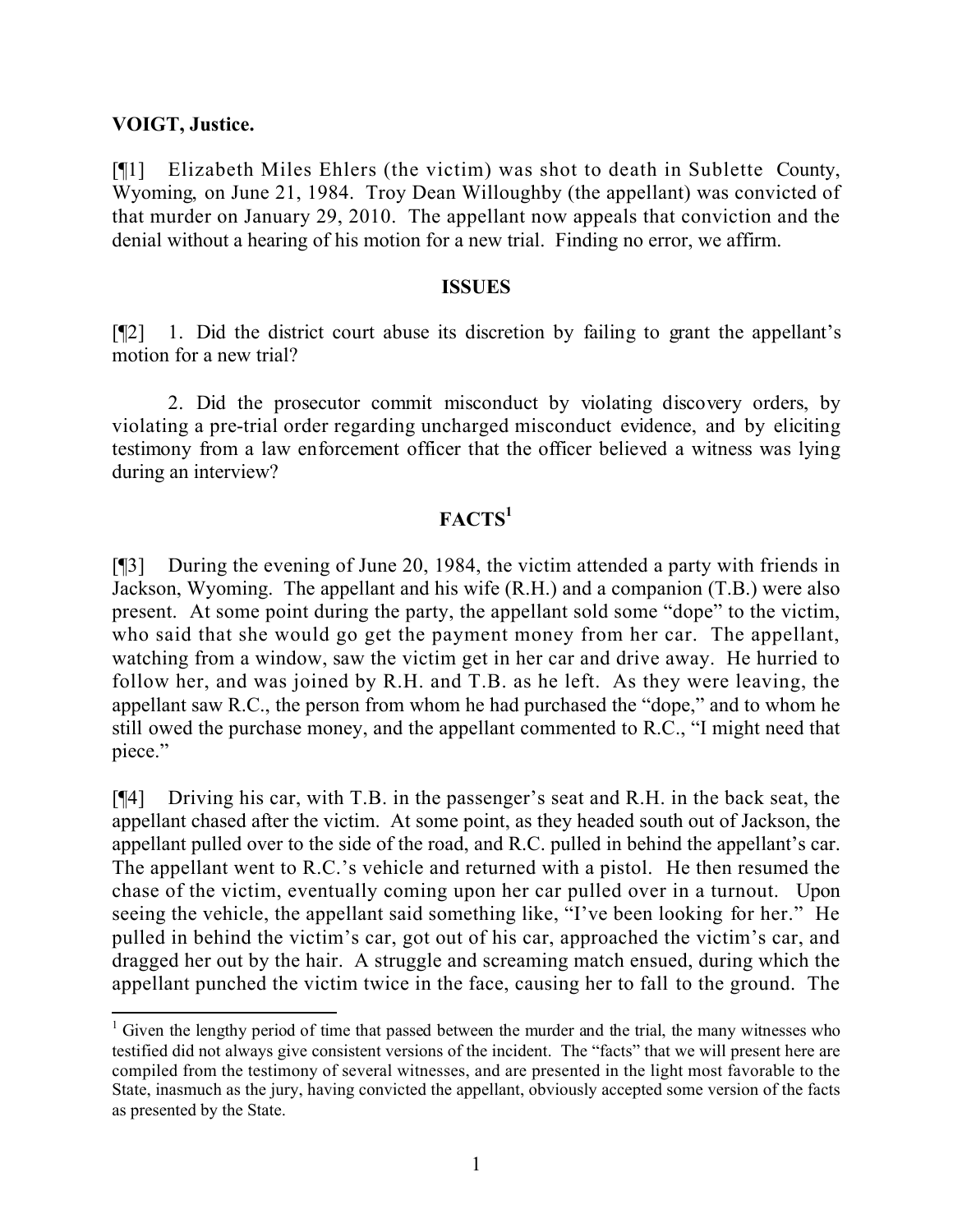appellant returned to his car, retrieved the pistol, walked back up to the victim and shot her twice.

[¶5] When the appellant returned to his vehicle, R.H. demanded to know what he had just done. The appellant responded that "this will teach the bitch to rip me off." The appellant then drove to his home in Daniel, a small town south of Jackson, where R.H. drove him to work. T.B., being too afraid to leave and having no transportation, stayed with the appellant and R.H. for a few days. At some point, the appellant told R.H. he needed help hiding the gun, which was eventually hidden in the couple's septic tank. When R.H. initially refused to assist the appellant, he struck her in the face with the butt of a rifle. After witnessing that violence, T.B. hitchhiked back to Jackson, where he made an anonymous telephone call to law enforcement saying the appellant had killed the victim.

[¶6] During the trial, several witnesses implicated the appellant in the victim's murder. Much of the preceding factual scenario came from the testimony of R.H. and T.B., the eye witnesses, and from B.C., a fellow inmate with whom the appellant had discussed many aspects of the crime. In addition, another witness, D.S., testified that, during a hunting trip in 1984, the appellant had described how the victim was murdered, and that the appellant's account scared D.S. to the point that he eventually reported it to authorities. At the time of the murder, however, not everyone was so forthcoming, and insufficient evidence was developed with which to charge the appellant.

[¶7] The appellant's trial defense was that of alibi. He claimed to have been at work at the time of the murder. The State presented expert testimony, however, indicating that the appellant's signature and initials on the "drilling log" had been forged. Further, the appellant told B.C. that he had paid the driller \$100.00 for the forgery. Beyond that, the appellant's defense focused upon inconsistencies in the details of the testimony of the State's witnesses. The jury found the defendant guilty of first-degree murder, and the appellant's post-trial motion for a new trial was deemed denied when it was not determined by the district court within the time constraints of W.R.Cr.P. 33.

## **DISCUSSION**

### *Did the district court abuse its discretion by failing to grant the appellant's motion for a new trial?*

[¶8] We review the denial of a motion for new trial, including a motion based upon alleged prosecutorial misconduct, for an abuse of discretion. *Lawson v. State*, 2010 WY 145, ¶ 19, 242 P.3d 993, 1000 (Wyo. 2010); *Schafer v. State*, 2008 WY 149, ¶ 21, 197 P.3d 1247, 1251 (Wyo. 2008). Similarly, the decision whether or not to grant a hearing upon the filing of a motion for new trial is within the sound discretion of the district court; the district court "may deny a motion for new trial without a hearing when all that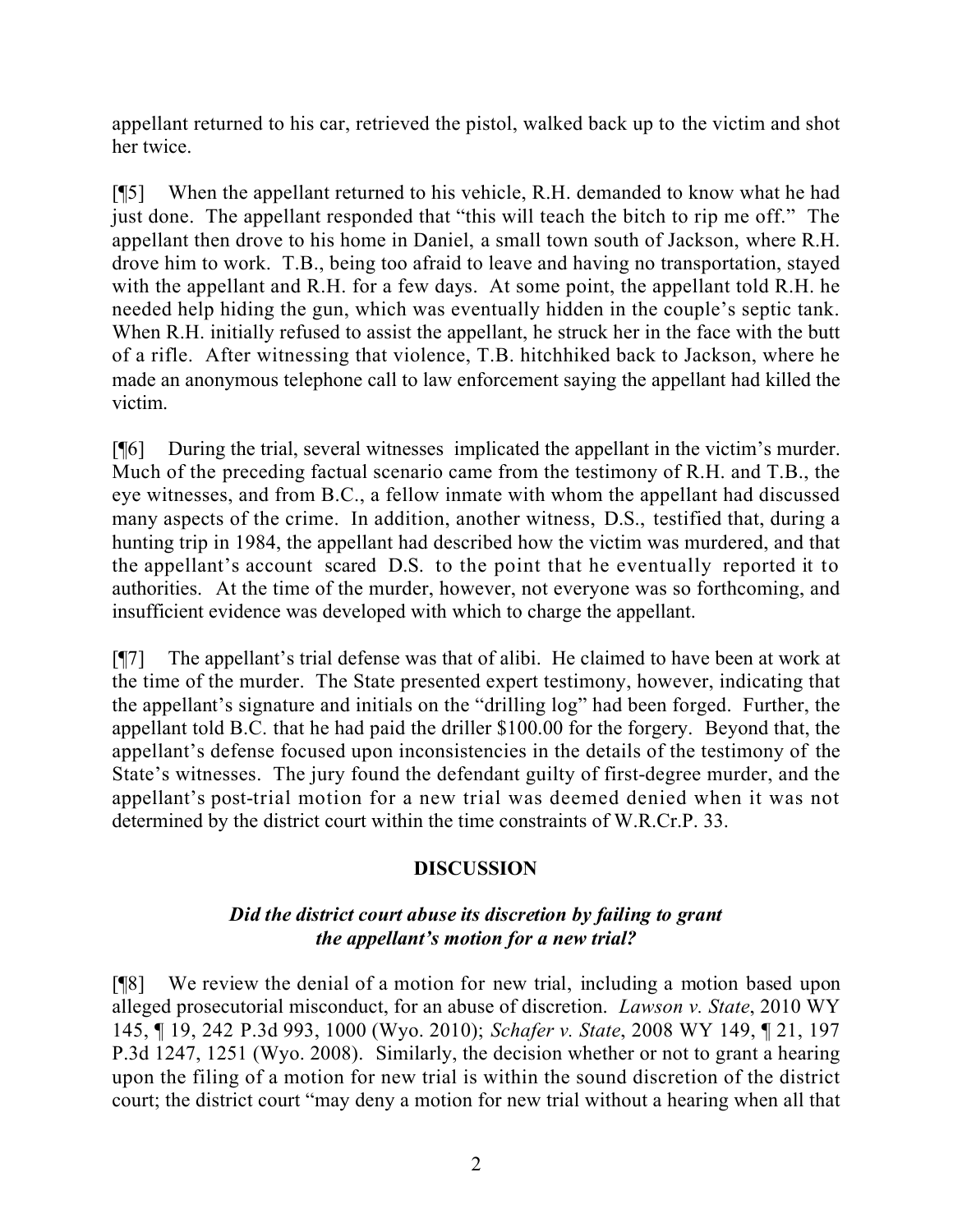is necessary for disposition is already in the record." *Best v. State*, 769 P.2d 385, 389 (Wyo. 1989). An abuse of discretion occurs when the district court could not reasonably have concluded as it did. *Schafer*, 2008 WY 149, ¶ 21, 197 P.3d at 1252.

## *Statement by the Appellant to D.S.*

[¶9] In his new trial motion filed on February 3, 2010, the appellant raised eight issues. The first issue was whether the State had violated two court orders—one regarding uncharged misconduct evidence and one requiring the State to set forth the proposed testimony of witnesses—by eliciting testimony from D.S. that had not been revealed to defense counsel. The essence of that testimony was that, sometime after D.S. had told the authorities about the appellant's hunting camp description of the murder, D.S. and the appellant saw one another at a gas station and the appellant threatened to kill D.S. if he ever again talked to the police.

[¶10] Defense counsel objected at trial to this testimony as being violative of W.R.Cr.P.  $16(a)(1)(A)(i)(2)$ , because the State had not disclosed the alleged threat.<sup>2</sup> After a hearing outside the presence of the jury, the district court admonished the prosecutor for not disclosing the statement, and then instructed the jury to disregard that portion of D.S.'s testimony. The State now contends that W.R.Cr.P.  $16(a)(1)(A)(i)(2)$  governs only oral statements made to law enforcement officers, and that the summary of D.S.'s testimony disclosed in discovery was adequate under the rule.<sup>3</sup>

[¶11] We have said many times that a trial error may be corrected by an appropriate curative instruction, and that we presume that jurors follow the court's instructions. *See, e.g.*, *Janpol v. State*, 2008 WY 21, ¶ 24, 178 P.3d 396, 405 (Wyo. 2008); *Brown v. State*, 953 P.2d 1170, 1177 (Wyo. 1998); *Rubio v. State*, 939 P.2d 238, 243 (Wyo. 1997); and

(a) *Disclosure of evidence by state.* –

(1) Information Subject to Disclosure.

(A) Statement of Defendant.

(i) Upon written demand of a defendant the state shall permit the defendant to inspect and copy or photograph:

. . . . (2) The substance of any oral statement which the state intends to offer in evidence at the trial made by the defendant whether before or after arrest[.]

 <sup>2</sup> W.R.Cr.P. 16(a)(1)(A)(i)(2) provides as follows:

<sup>&</sup>lt;sup>3</sup> As to the first proposition, the State relies upon *Ceja v. State*, 2009 WY 71,  $\P$  13-16, 208 P.3d 66, 68-69 (Wyo. 2009). Because we resolve this issue on other grounds, we take no position here on whether *Ceja* stands for the proposition that the Rule is limited to oral statements made to law enforcement officers.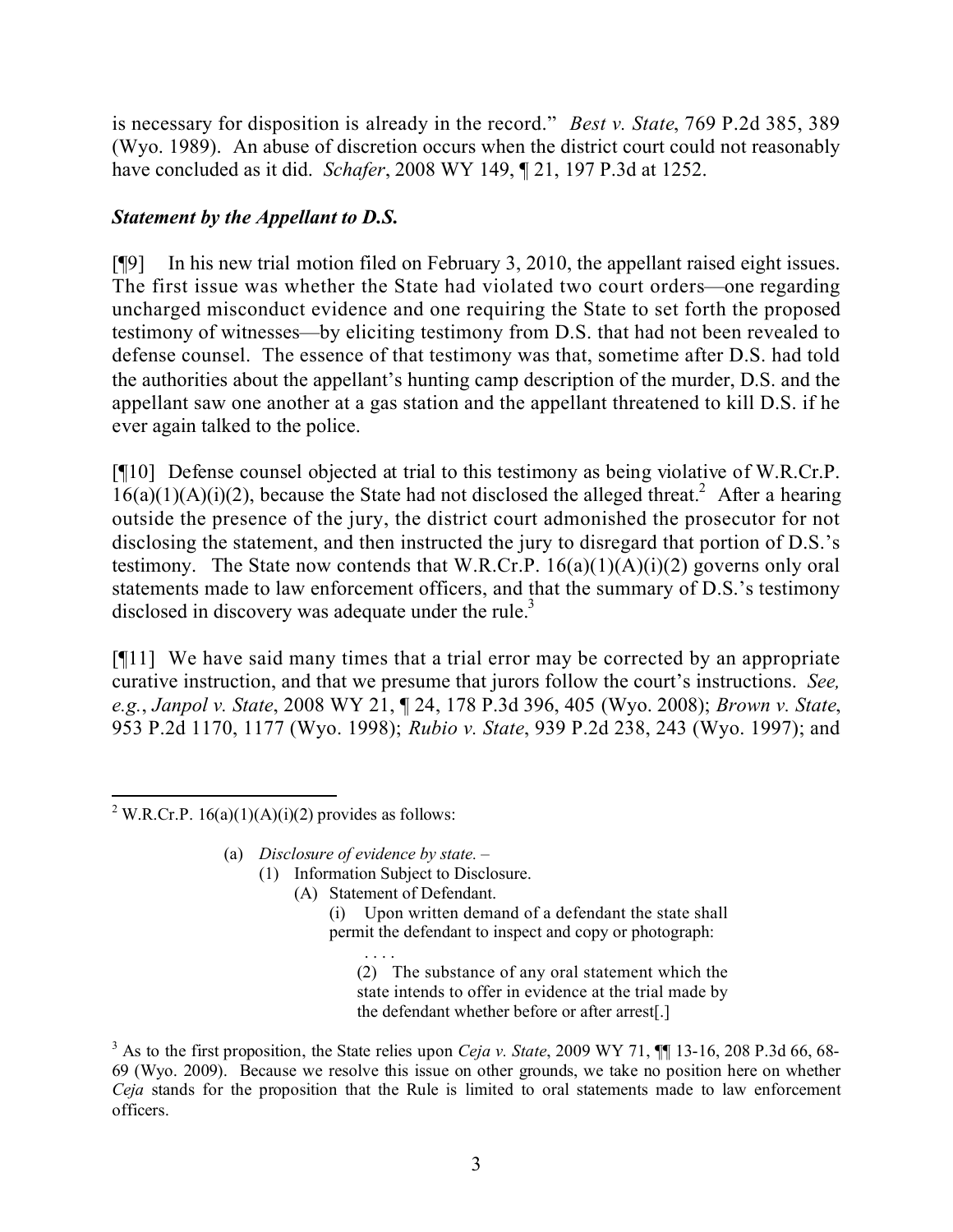*Burke v. State*, 746 P.2d 852, 857 (Wyo. 1987). In the instant case, the district court instructed the jury as follows immediately after the appellant's objection:

> THE COURT: All right. You may all be seated. The jury is present again.

> And I want to remind the jury of initial instruction that I gave to them about when evidence is stricken. I instructed you [sic] the outset that sometimes throughout the trial I would be called upon to pass upon the question of whether or not some evidence might be admitted and that you weren't to be concerned with my reasons for such rulings. And if I do strike evidence you are number one not to consider it and certainly not to consider the reasons for me striking it because you certainly are the triers of the facts, but I am the – the Court determines the admissibility of evidence.

> So I am hereby instructing you, ladies and gentlemen of the jury, that you are not to consider any of [D.S.]'s testimony considering the – when he saw the Defendant at the Chevron station, any statements made by the – allegedly made by the Defendant, you are not to consider any of those or [D.S.]'s move to California.

> In other words, [D.S.]'s testimony of anything after he said he talked to the Sheriff, anything after that is stricken and you're not to consider anything after that.

[¶12] A new trial should be granted only "if required in the interest of justice[,]" which standard is similar to that for granting a mistrial: "Granting a mistrial is an extreme and drastic remedy that should be resorted to only in the face of *an error so prejudicial that justice could not be served by proceeding with trial.***"** *Yellowbear v. State*, 2008 WY 4, ¶ 67, 174 P.3d 1270, 1295 (Wyo. 2008) (quoting *Warner v. State*, 897 P.2d 472, 474 (Wyo. 1995) (emphasis added)). The appellant bears the burden of proving prejudice by the denial of a new trial motion. *Yellowbear*. 2008 WY 4, ¶ 67, 174 P.3d at 1295. Here, in the context of the overwhelming evidence of the appellant's guilt, and the district court's detailed curative instruction, we cannot say that the post-trial motion should have been granted. The appellant has not met his burden of showing that he was prejudiced by denial of the new trial motion in respect to the stricken testimony.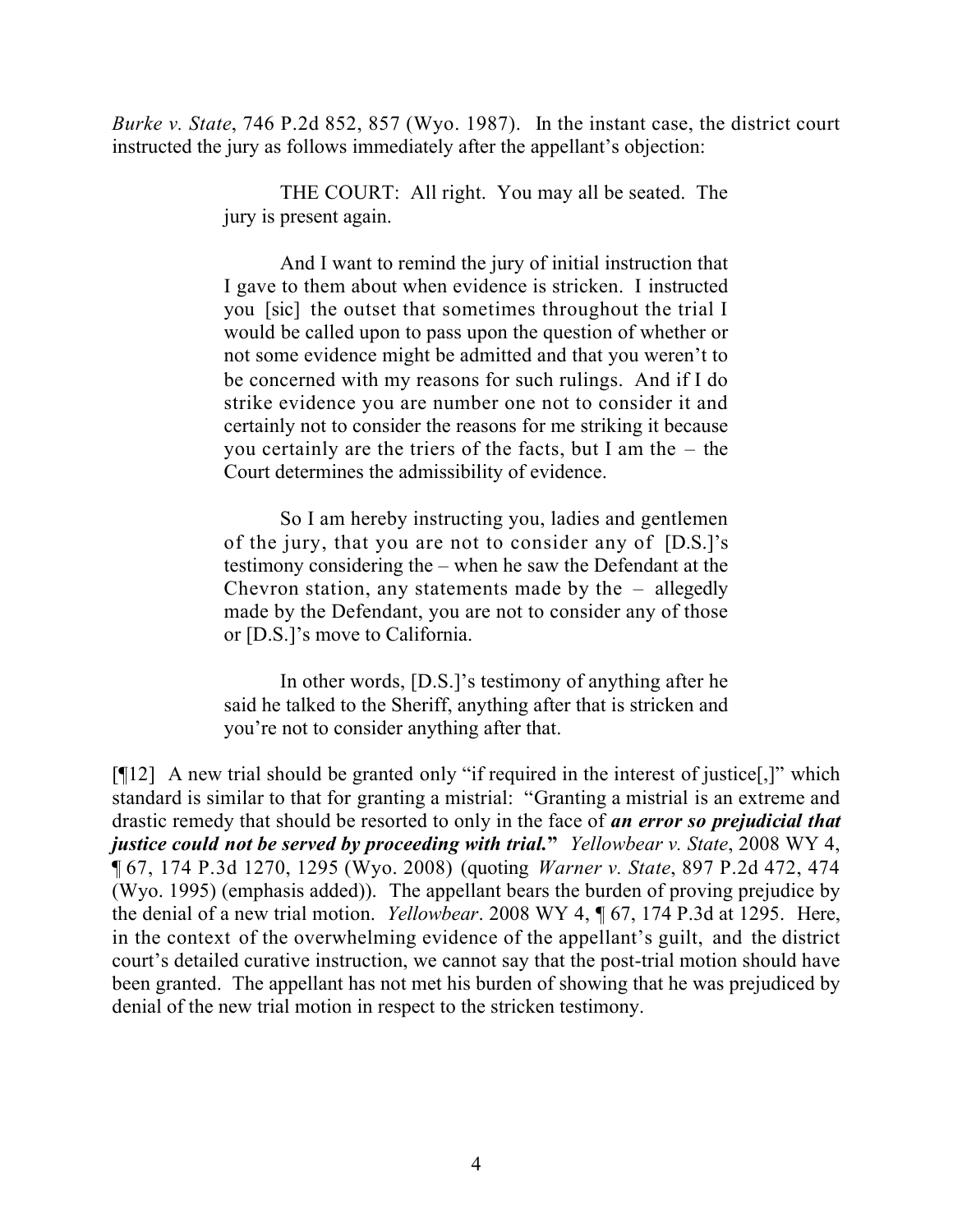### *Testimony of Gene Ferrin.*

[¶13] At the time of the murder, Gene Ferrin was an investigator for the Teton County Sheriff's Office. During the trial, Ferrin testified that he responded to a call to the murder scene in Sublette County, not as an investigator, but as an ambulance attendant. Several days later, however, he learned of an anonymous "Crime Stoppers" call that had come into the Teton County Sheriff's Office, identifying the appellant as the murderer. Ferrin forwarded that information on to the Wyoming Division of Criminal investigation, the agency in charge of the murder investigation.

[¶14] Some months later, Ferrin happened to be interviewing T.B. during the investigation of an unrelated crime. Knowing T.B. to be an associate of the appellant, Ferrin asked T.B. if he had made the anonymous telephone call. At trial, Ferrin testified that T.B. responded with "that deer in the headlight look[]," turned very white, and refused to talk about the call. Defense counsel did not object to this line of questioning. After several other witnesses had testified, however, and the court was about to recess for the day, defense counsel made the following comments during a generalized complaint about the prosecutor's conduct throughout the trial:

> Furthermore, Officer Ferrin, we had nothing in discovery about that telephone call, nothing whatsoever. There was no indication on the witness list of what he was testifying that he would be testifying to that. It was a major part of this trial. I don't know if I would call it a direct violation of discovery rules, it certainly violates the spirit of this. We're not doing trial by ambush.

[¶15] Neither party has suggested that the absence of a contemporaneous objection takes this inquiry outside the abuse of discretion standard, presumably because the question is presented as part of the appeal of the denial of the new trial motion. With that in mind, we conclude that the district court did not abuse its discretion in denying the motion based upon this issue. Even if defense counsel was unaware before trial that Ferrin had asked T.B. about the telephone call, we cannot conclude that such affected the outcome of the trial. Information relating to the Crime Stoppers call was contained in another officer's report, which report was received by defense counsel and was used to crossexamine T.B. In his opening statement, defense counsel noted that T.B. claimed to have made the anonymous call. Furthermore, defense counsel cross-examined the former Teton County Sheriff regarding the Sheriff's memory that his office received numerous anonymous calls about the murder, but he did not recall one coming in only a few days after the murder. And finally, during the cross-examination of Ferrin, defense counsel produced a transcript of a recorded 1985 anonymous telephone call received by the Teton County Sheriff's Office, apparently in an attempt to prove that, had the alleged T.B. call been made, it would have been recorded and a transcript would exist. Ferrin testified that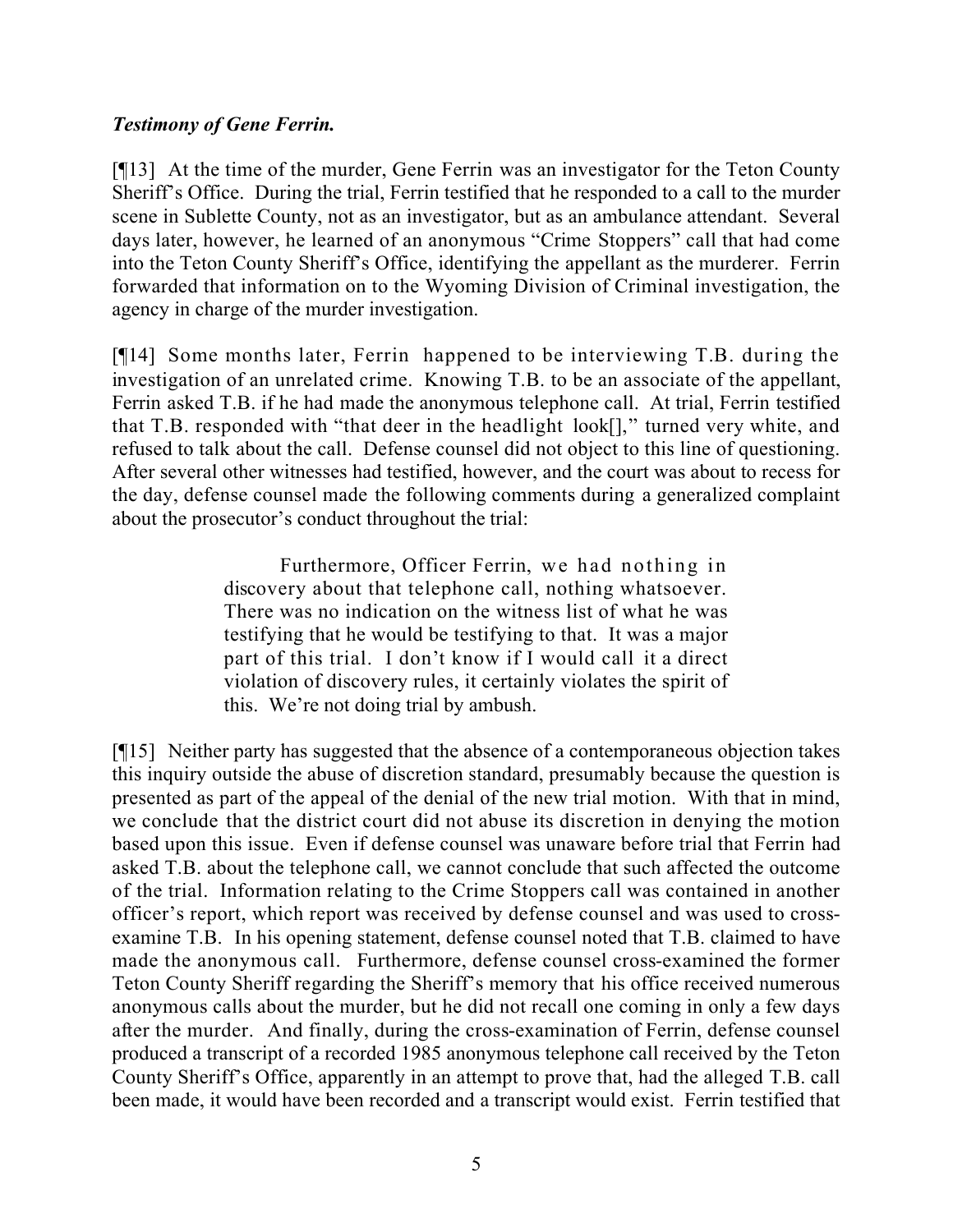some incoming lines were recorded, but the Crime Stoppers line was not. In short, defense counsel knew about the alleged anonymous telephone call, knew that it was allegedly placed by T.B., and knew that it implicated the appellant. In that context, the fact that defense counsel may not have known that Ferrin asked T.B. about the call did not affect the outcome of the case.

## *Testimony of Mark Hollenbach*

[¶16] Mark Hollenbach was employed by the Wyoming Division of Criminal Investigation from 1993 to 1999. One of his first assignments was to review the accumulated files in the Elizabeth Ehlers murder case. Soon after receiving the case files, Hollenbach traveled to Jackson for a group meeting of the various agencies involved in the investigation. At that meeting, Ferrin told Hollenbach about the anonymous telephone call discussed above, and told Hollenbach that he believed T.B. had made the call. Hollenbach testified at trial that, because of his full case load, and because this was merely an introductory meeting, he prepared no report about the meeting.

[¶17] The appellant makes the same appellate argument in regard to the testimony of Hollenbach that he made in regard to the testimony of Ferrin. That is, the appellant contends that, because Hollenbach provided no report of his having learned from Ferrin that Ferrin suspected T.B. of placing the anonymous telephone call, the appellant was unfairly surprised by such revelation at trial. Labeling this a significant breach of the prosecutor's duty to provide a summary of each witness's expected testimony, the appellant contends that the proper remedy is a new trial.

[¶18] T.B. told Hollenbach that he had placed the Crime Stoppers call. T.B. also testified at trial that he had done so. Part of the defense trial strategy was the suggestion that, through overbearing interrogation techniques, including the "feeding of details," Hollenbach had induced T.B. to tell a story that fit law enforcement's theory, rather than to tell the truth. This strategy, the appellant now argues, was undermined by the State's late revelation that T.B. was asked about the telephone call by Ferrin, and that Hollenbach knew, at the time he interviewed T.B., that Ferrin suspected T.B. of making the call. In other words, the appellant's allegation that Hollenbach had badgered T.B. into admitting that he made the call was somehow undermined by Ferrin having earlier asked T.B. about the call.

[¶19] Viewing all of this in the context of Hollenbach's testimony does not change our conclusion that it did not affect the outcome of the trial. If anything, it probably aided the defense because it allowed counsel not only to emphasize the differences in the various stories told by T.B. to investigators over the years, but it presented an opportunity for the defense to cast aspersions upon the techniques used by the law enforcement officers investigating the case. Beyond that, T.B. testified at the trial and admitted that he had made the call. The jury was able to judge his credibility against that of the officers. The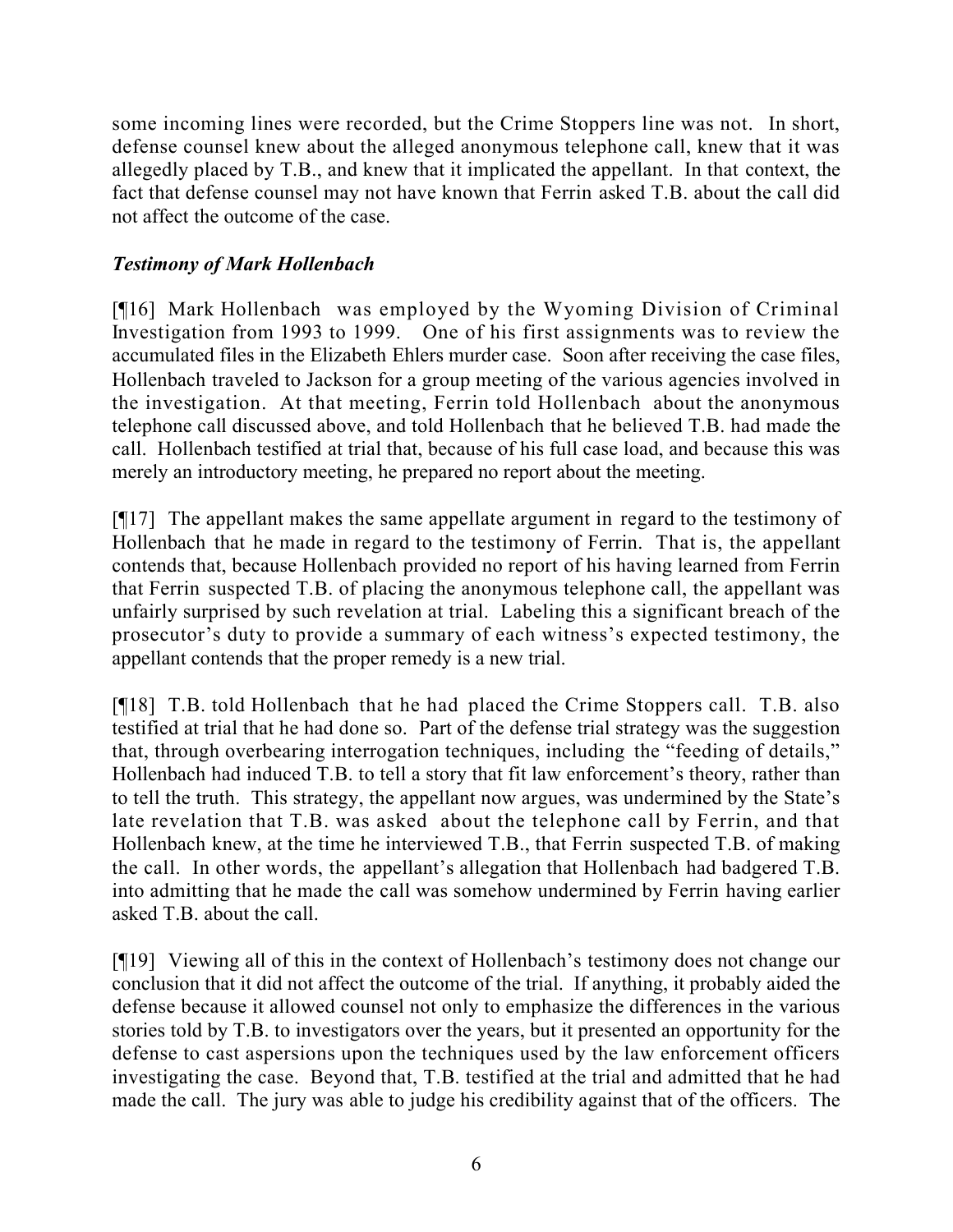district court did not abuse its discretion by failing to grant a new trial on the basis of this discovery issue. Even if the State breached a discovery order by failing to include in its witness summaries the fact that Ferrin asked T.B. if he had placed the call, such was not of a magnitude as to have thwarted the ends of justice.

## *Testimony of Ruth Kohlmeier*

[¶20] The pathologist who performed the autopsy on the victim in 1984 was physically unable to testify at trial. In his stead, the State called Dr. Ruth Kohlmeier, a forensic pathologist who had reviewed the original autopsy report and related materials. Although the State listed Kohlmeier as a witness in its first witness list, her report was not prepared or provided to defense counsel until the month before trial. Prior to obtaining the report, the State did, however, file a response to the appellant's motion *in limine*, indicating that Kohlmeier would testify "to the autopsy, concurring with all of [the original pathologist's] findings except his observation of the mid-line nose and his omission of any mention of the bruise above the victim's eye." Eventually, Kohlmeier's report was provided to defense counsel on the date required by the district court. Shortly before trial, Kohlmeier filed an amended report in which she indicated that she had changed her mind as to certain conclusions in her first report. The primary change was that she now concluded that the gunshot wound to the victim's chest would have been fatal.

[¶21] Defense counsel interposed an objection during Kohlmeier's trial testimony, which objection was heard outside the jury's presence. In addition to the belated change to Kohlmeier's report, counsel complained that Kohlmeier's testimony as to the temporal order in which the wounds to the victim occurred went beyond Kohlmeier's expert designation. After hearing the objection, the district court allowed Kohlmeier to testify as to the order in which the wounds had been inflicted upon the victim.<sup>4</sup>

[¶22] On appeal, the appellant repeats his trial objections to Kohlmeier's testimony: (1) the relative lateness of the report and the amended report; (2) the report's contradiction of the original autopsy report; (3) Kohlmeier's testimony as to the order of the wounds, which defense counsel characterized as "crime scene reconstruction"; and (4) the testimony exceeded the scope of Kohlmeier's expert designation. The appellant contends that this was a prejudicial discovery violation that left him without notice of what Kohlmeier's testimony would be.

[¶23] Once again, we review this issue for abuse of discretion. Consequently, our task is to determine whether the district court reasonably could have admitted Kohlmeier's testimony, and reasonably could have determined not to grant the new trial motion as it related to that testimony. First, we note that an Order Upon Status Conference filed on

  $4$  The victim was shot twice—once in the chest, and once in the head, behind the right ear. Kohlmeier testified that the gunshot wounds occurred in that order.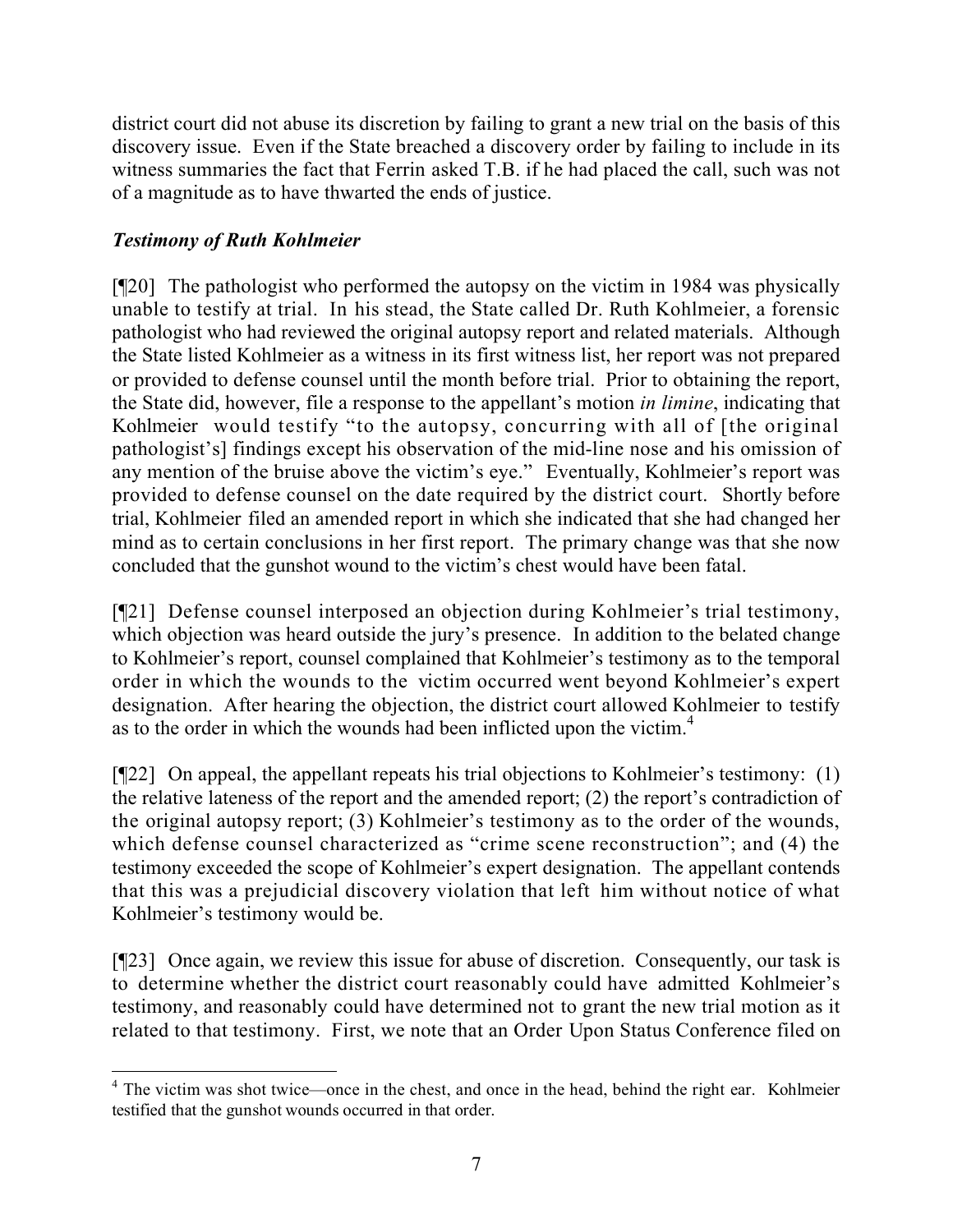July 30, 2009, gave a date for the parties to submit witness lists, along with a summary of each witness's testimony, but allowed supplementation of such "if witnesses are discovered after this date." Second, Kohlmeier was listed as a may call witness in the State's pre-trial memorandum, filed two months before the trial, with the following designation as to her potential testimony:

> MAY testify to her professional qualifications as a forensic scientist, her forensic testing, respectively of the exhibits herein, the protocol and procedures used in conducting such testing, the results of the same, participation in the chain of custody of evidence in this case, as well as all other matters within her knowledge having relevance in this case.

[¶24] In response to another pre-trial defense motion, the State provided the following additional information about Kohlmeier's expected testimony:

> **2. Dr. Ruth Kohlmeier.** [W.F.] is the pathologist that performed the autopsy on the victim [] twenty five years ago. Because [W.F.] is alive, the State initially expected to call him to testify as to the forensic pathology of this case. The State then discovered that [W.F.] suffers from [d]ementia and has lost the ability to speak. The State immediately began its search for a forensic pathologist to examine [W.F.'s] findings and prepare to testify to the autopsy and forensic pathology, and ultimately enlisted Dr. Ruth Kohlmeier for this purpose. The State has advised the Defendant that we have not yet received a report from Dr. Kohlmeier and that a copy of that report would be forwarded to the Defendant as soon as we receive it. The state has contacted Dr. Kohlmeier and requested all speed in her submission of the report. The state has advised the Defendant that while we do not yet have the report, Dr. Kohlmeier has verbally indicated that she will be testifying to the autopsy, concurring with all of [W.F.'s] findings except his observation of the mid-line nose and his omission of any mention of the bruise above the victim's eye.

Finally, as mentioned above, Kohlmeier's consultation report was provided to defense counsel on the date required by the district court.

[¶25] Under the circumstances set forth above, we cannot conclude that the district court abused its discretion in allowing Kohlmeier to testify. The pathologist who performed the autopsy was unavailable, and the State detailed its reasonable efforts in obtaining replacement testimony. The record indicates that the State met the deadlines imposed by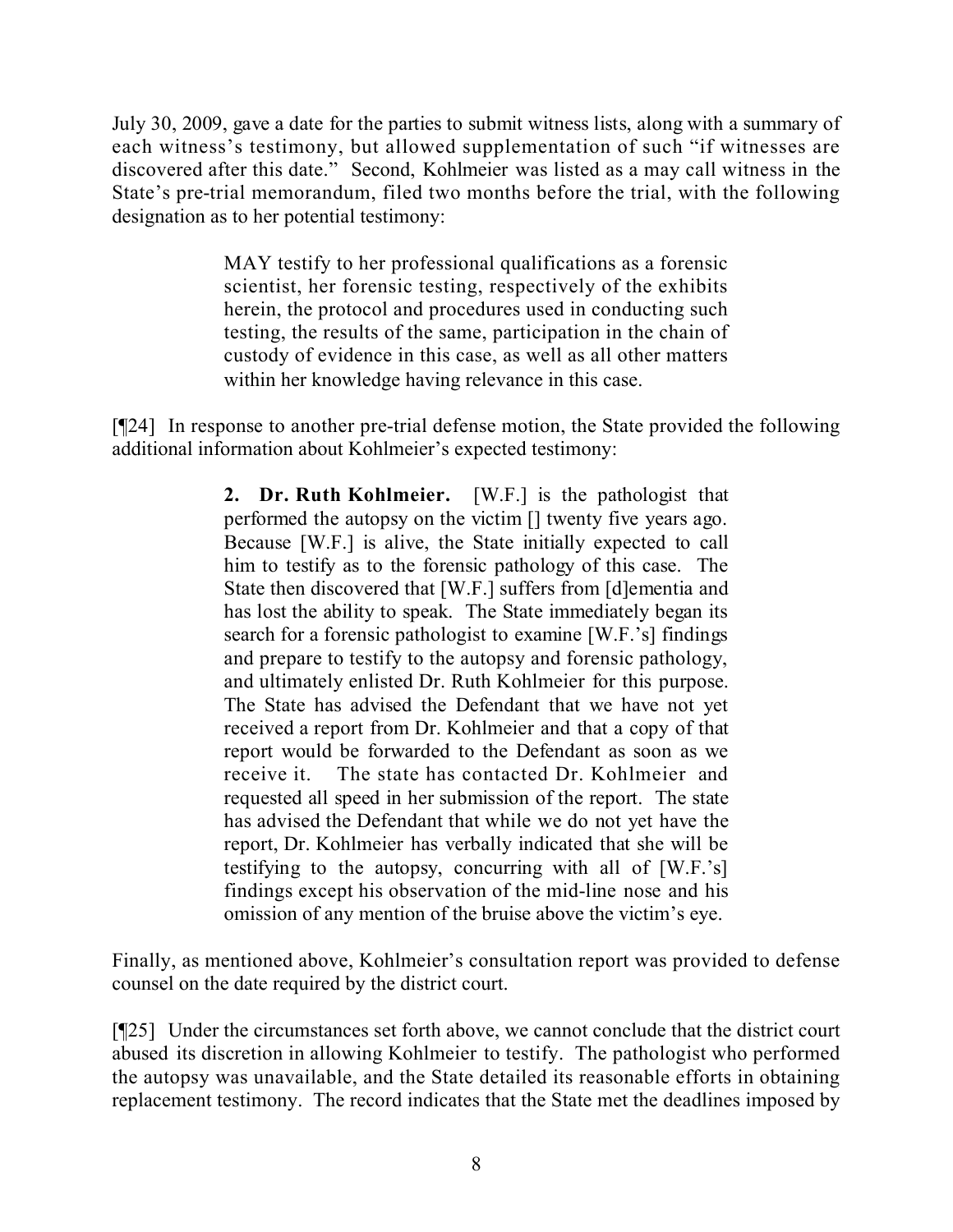the district court in these discovery matters, including production of Kohlmeier's report on the date required. It appears from the record that only this original report, and not Kohlmeier's later amended report, was admitted into evidence. Even before Kohlmeier's report was available, the State informed the appellant that Kohlmeier would disagree with portions of the original autopsy report. While the summary of Kohlmeier's proposed testimony did not specify that she would testify as to the temporal order of the victim's wounds, the appellant has not provided the Court with any authority that a summary of testimony must contain details of that nature, and it certainly should come as no surprise that, where a victim has been shot more than once, the pathologist may testify as to the order in which the victim received her wounds.<sup>5</sup>

[¶26] The district court is obligated to pursue the matter when there has been an allegation of a discovery violation. *Seivewright v. State*, 7 P.3d 24, 27 (Wyo. 2000). Further, if a violation is found to have occurred, the district court is obligated to exercise its discretion in determining the appropriate sanction. *State v. Naple*, 2006 WY 125, ¶ 24, 143 P.3d 358, 365 (Wyo. 2006). Here, the district court made extensive inquiry into the discovery process as it related to Kohlmeier's report, amended report, and testimony. Eventually, while it did not grant the appellant's motion to strike Kohlmeier's testimony, it did limit the State to asking one additional question after the objection was interposed—that question being whether the chest wound or the head wound was the last wound. The appellant has not shown that he was unfairly prejudiced by the district court's rulings.

## *Testimony of Sara Brew.*

[¶27] In 2009, Sara Brew was a detective working in the Sublette County Sheriff's Office. She was one of the detectives assigned to the re-opened investigation into the victim's death. She testified at trial primarily about an interview of the appellant conducted by several law enforcement officers in Helena, Montana, in February 2009. The following statement from the appellant's new trial motion sums up his complaint with Brew's testimony:

> 5. **Sara Brew.** Detective Brew introduced the Defendant's 11 hour interview and then testified to several other matters concerning the investigation. A major part of the defense case was to show why [T.B.] and [R.S.] would implicate the Defendant in the victim's death. During one part of the crossexamination Ms. Brew steadfastly denied that neither [sic] of

  $<sup>5</sup>$  Criminal discovery is a shield which serves to protect a defendant from surprise, and which gives him or</sup> her reasonable notice to allow preparation of a defense. Criminal discovery is not a sword to be wielded by a defendant in a game of "gotcha" when a witness testifies to something generally within his or her designation, but not specifically delineated. The latter may, however, be fruitful as a cross-examination tactic.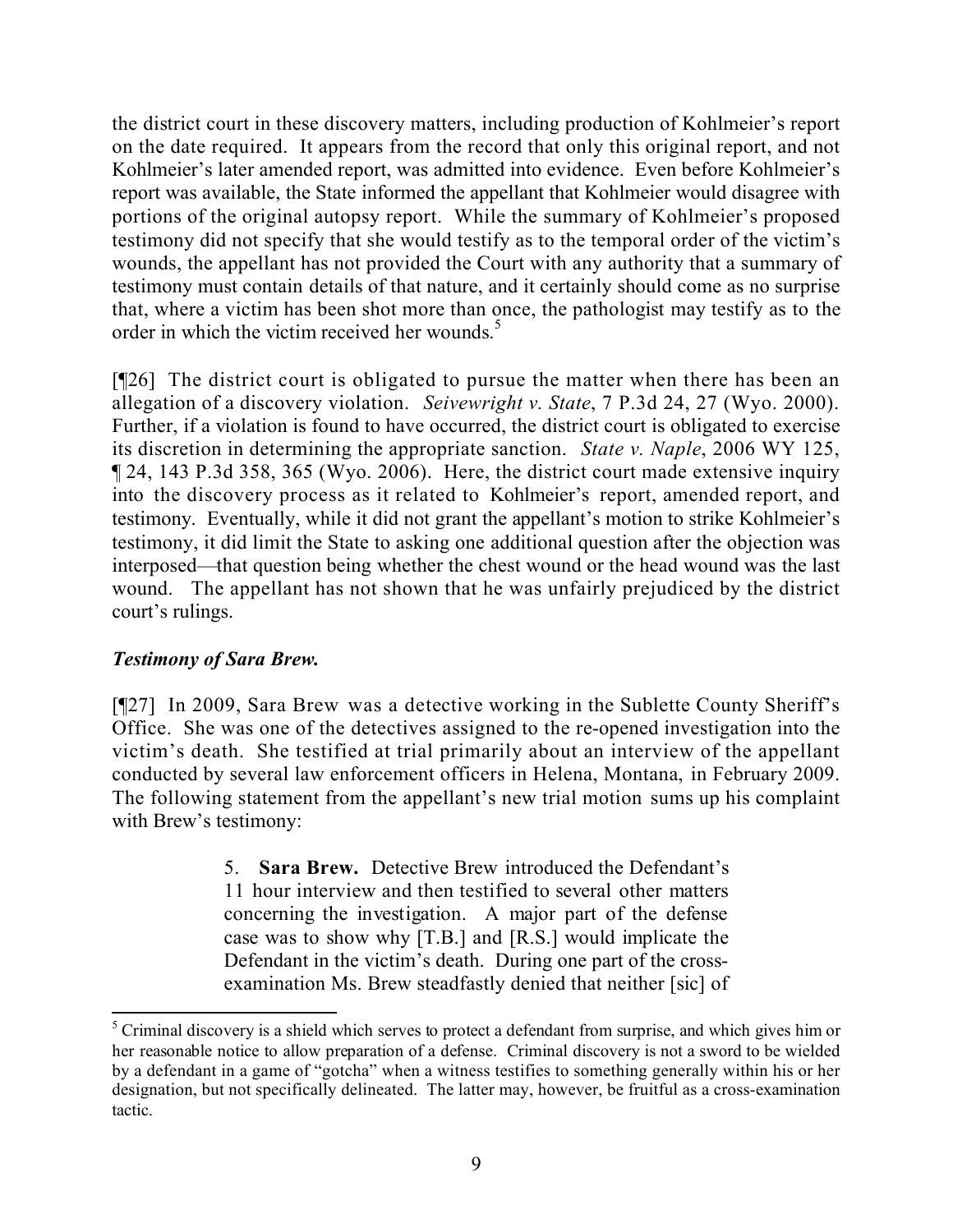the witnesses just mentioned had been threatened with prosecution. Defense counsel then produced a transcript in which Ms. Brew testified under oath at a suppression hearing that [T.B.] was in fact threatened with prosecution. It is hard to fathom that an officer of the law would offer testimony totally inconsistent with earlier sworn testimony, but in this case, it was yet another example of the State attempting to elicit testimony regardless of the rules*.*

[¶28] The last sentence of this excerpt indicates that the appellant has two grievances in regard to Brew's testimony: (1) that an officer of the law lied; and (2) that the State elicited the lie. Those themes are repeated in the brief presented to this Court by the appellant, wherein he alleges that "Ms. Brew's, and the prosecution's lack of forthrightness in this matter materially prejudiced [the appellant's] defense, and denied him his right to a fair trial. The appellant then cites *Lawson v. State*, 2010 WY 145, ¶ 50, 242 P.3d 993, 1008 (Wyo. 2010) for the proposition that not only must the State avoid the presentation of known false evidence, but it should also correct false evidence when it occurs, even if it did not elicit it.

[¶29] While we agree with the principle of law just stated, we do not see anything of this nature having occurred in regard to Brew's testimony in this case. In a suppression motion hearing on October 20, 2009, the following colloquy occurred during the crossexamination of Brew:

> Q. Yeah. You agree that's what's happening in the interview with [the appellant]? That throughout the interview the law enforcement  $-$  I'm going to say you guys, law enforcement – is saying that we don't know why [R.H. and T.B.] would come in and say this, correct?

A. True.

Q. But that's not true, you know why [T.B.] would have a reason to come in and say that based on the immunity agreement, correct?

A. No, I wouldn't agree to that. I don't – the immunity, which I'm not even sure what that was even for, didn't have anything to do with him being in any trouble. He hadn't committed any crime at that point or that we knew about.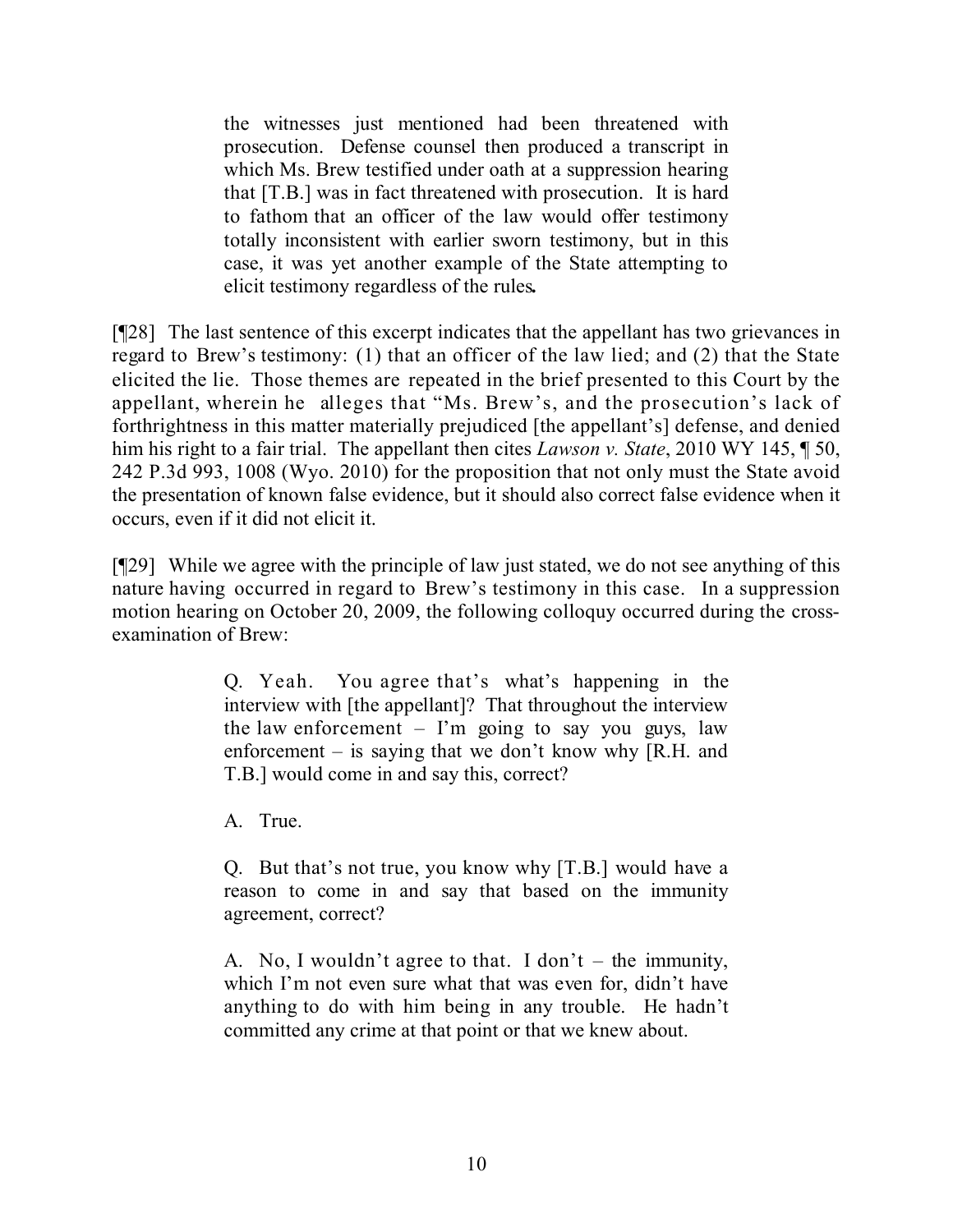Q. Well, yes, he did, he was an accessory to the homicide and that's what he was threatened to be charged with if he didn't –

[PROSECUTOR]: Objection, Your Honor. Totally mischaracterizes all of the evidence that's been put before this Court and perhaps even the facts. I don't have any idea where she's getting to.

[DEFENSE COUNSEL]: I'll tell you.

THE COURT: Okay.

[DEFENSE COUNSEL]: Your Honor, what's happening here is that the police throughout this interview, when you watch this video for 11 hours, continue to tell [the appellant] you have two people, the two closest people to you, saying these things and we have no idea why they would say it.

And [the appellant] throughout this interview, and even until the 5th of March, keeps saying I don't know why they would say this. And they pat themselves on the back for showing him part of these interviews and saying we're being honest with you, but that's not true. They knew they had offered [T.B.] immunity and that could be a reason why he's lying and they don't share that with [the appellant].

So that's why those interviews are relevant because they knew when they were sitting in this interview with [the appellant] that they had offered him immunity and that goes to the coercion of [the appellant's] later statements.

[PROSECUTOR]: This must be coercion through osmosis, Your Honor, because unless they tell the Defendant about that there's no way that it can effect [sic] him.

THE COURT: I'm going to overrule and you may proceed, [Defense Counsel].

[DEFENSE CONSEL]: Thank you, Your Honor.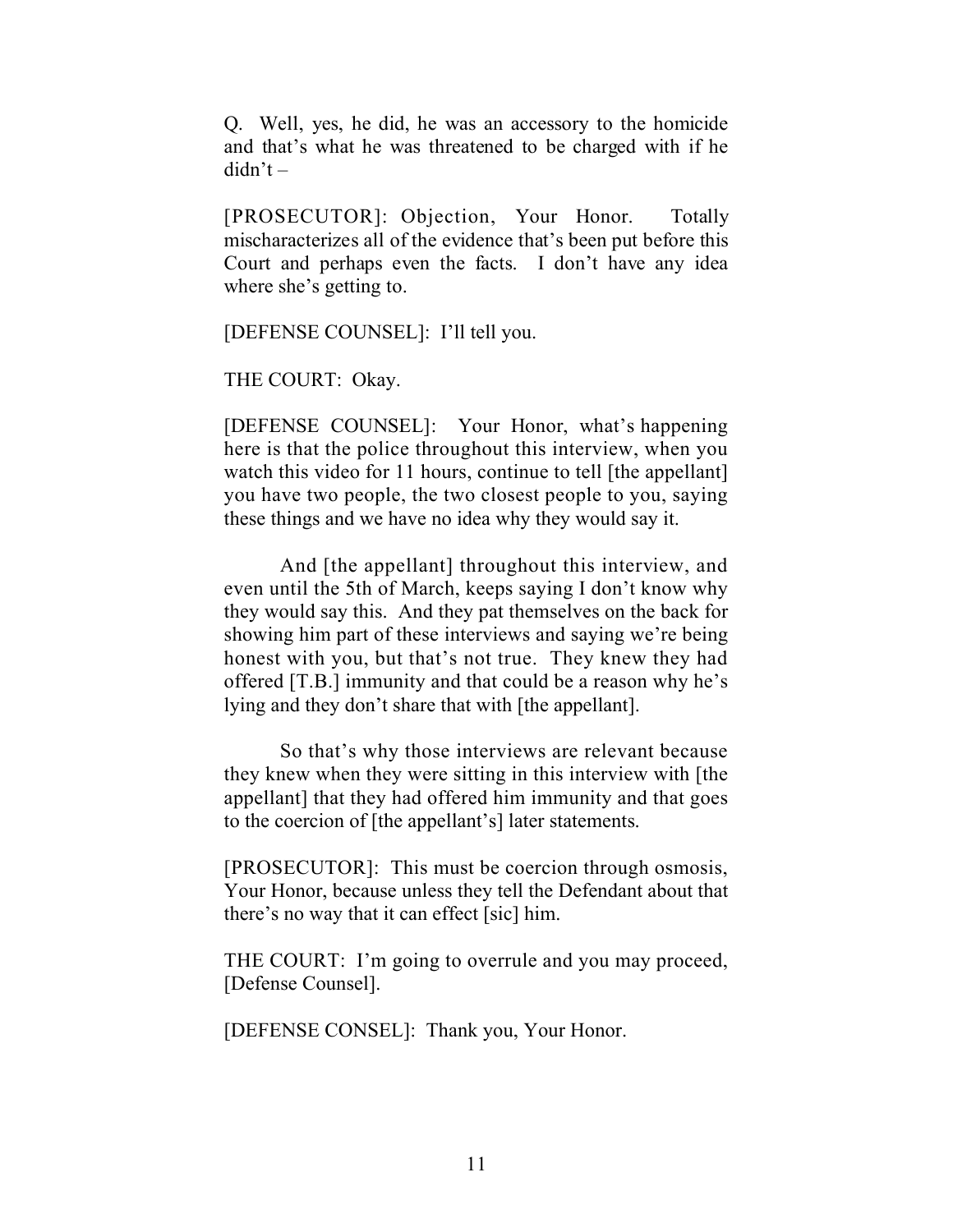Q.  $[$   $]$ : So  $[T.B.]$  has reason – the immunity granted  $[T.B.]$  is immunity from prosecution for being accessory to murder, correct?

A. I believe so.

Q. Okay. So he was in jeopardy if he didn't get immunity, isn't that fair?

A. In jeopardy of what?

Q. Being prosecuted?

A. Okay, I guess, yeah.

Q. Okay. That's the whole point, that's the whole reason for an immunity letter, correct?

A. Yeah.

[¶30] During the direct examination of Brew at trial, the prosecutor asked no questions about the grant of immunity to T.B. or any threat to prosecute him. During crossexamination by defense counsel, however, those subjects were vigorously pursued:

> Q. And during this interview it's fair to say that both [the appellant] and I'm going to say you, you and Mr. Ketterhagen collectively, kept asking why would someone say that; isn't that right?<sup>[6]</sup>

A. Correct.

Q. But you never told him why  $[T.B.]$  – what  $[T.B.]$  said that 11/15 interview, did you?

A. He did not – [the appellant] did no[t] view that interview, no.

Q. Correct. But you agree that when he's trying to figure out why [T.B.] said that you never told him that [T.B.] was threatened in that interview on 11/15, did you?

 <sup>6</sup> Captain Brian Ketterhagen supervised the investigation for the Sublette County Sheriff's Office at the time.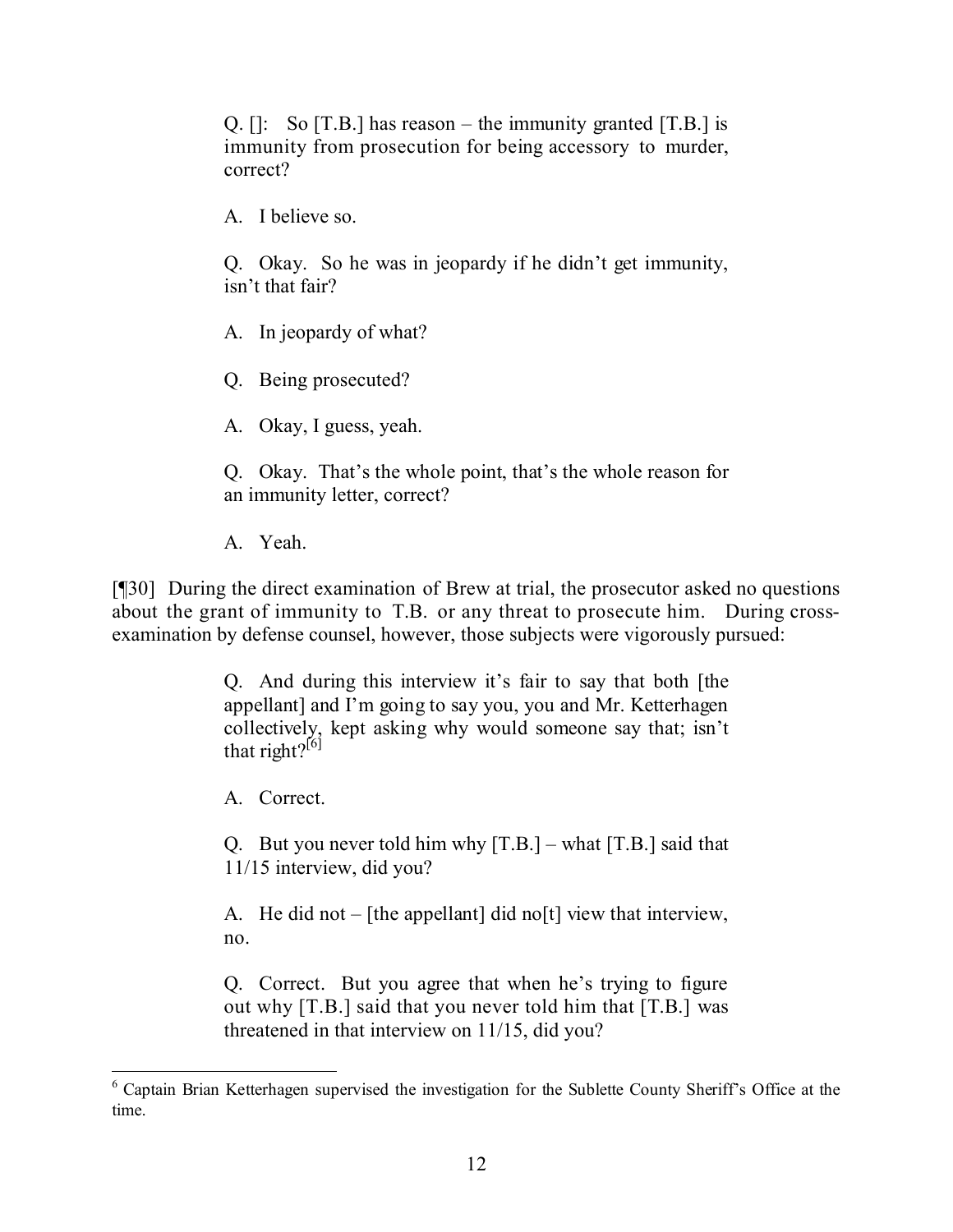- A. Ma'am, that's not correct.
- Q. [T.B.] wasn't threatened in that interview?
- A. No.

Q. He wasn't threatened to be charged as an accessory if he didn't cooperate?

A. I don't believe so, ma'am.

Q. He wasn't threatened with a life sentence?

A. I don't recall that ma'am. I don't believe he was threatened.

- Q. He wasn't threatened at all in that interview?
- A. I don't believe so, ma'am.
- Q. So you say you were present for that interview?
- A. We're talking about the one that took place on the 15th?
- Q. Correct, ma'am.
- A. That's correct.

. . . .

Q. []: Now, Ms. Brew, when Mr. Ketterhagen says this piece of paper is going to save your butt, why would – if that's not a threat to [T.B.] why would his butt need to be saved?

A. I think the point that Mr. Ketterhagen was trying to make with that was to say that although [T.B.] had witnessed a murder and was at the scene the fact that he failed to report it, I think that's the point Mr. Ketterhagen was trying to make when making that statement.

Q. Okay. So charging someone with accessory before the fact to a first degree murder is not a threat.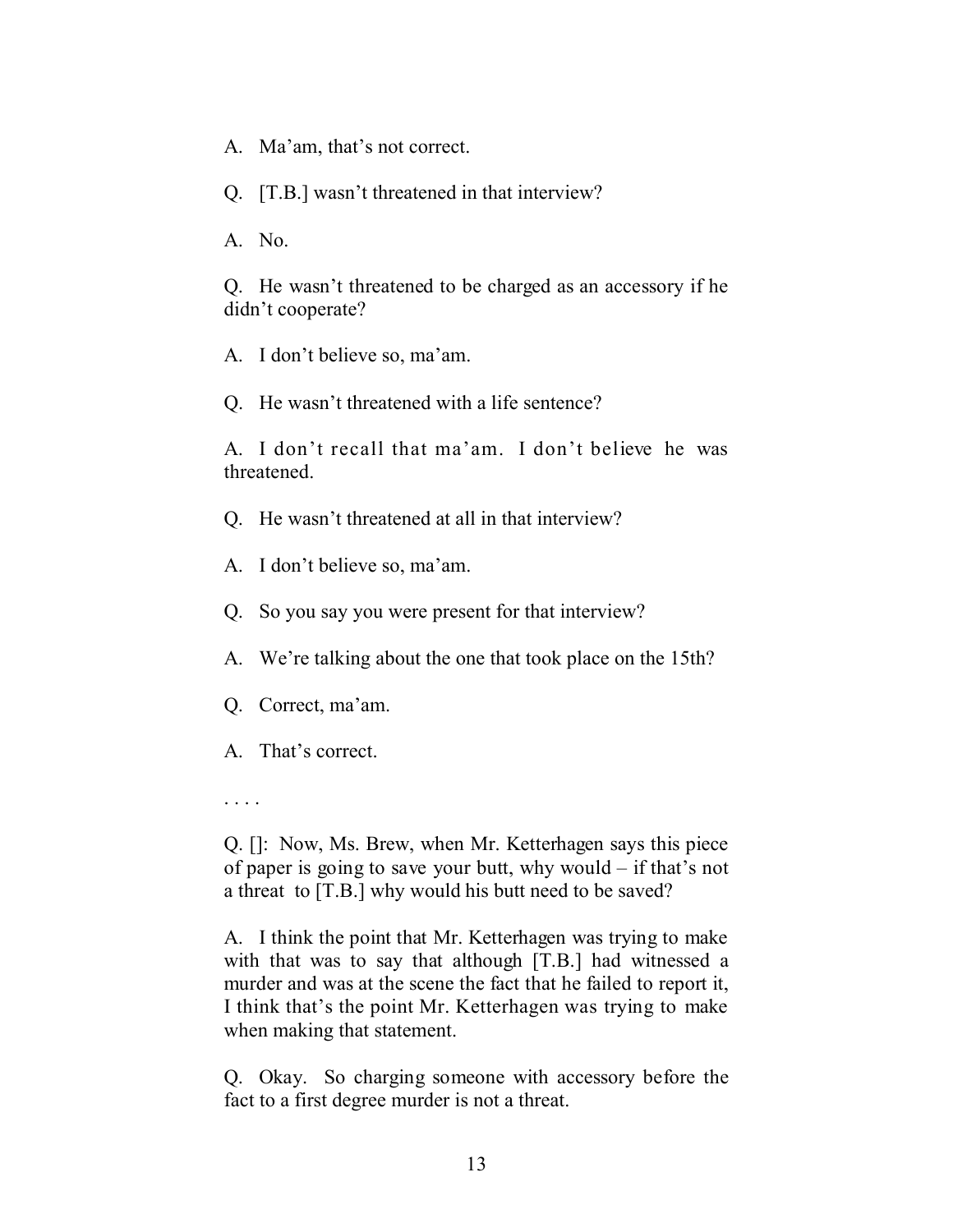A. I believe he told him several times that he was not the target of any investigation, that he was free to go.

Q. Well, let me ask you this: Mr. Hanson says, "What I would be worried about if I was you is that if you don't come clean and tells [sic] us everything that happened and she puts you at the scene and you're still holding out that you don't know anything you could be charged with accessory before and after the fact."<sup>[7]</sup> That's a threat, isn't it?

A. Once again, I think the point they were trying to make was that although [T.B.] had witnessed the murder 24 years ago that it was okay, it was a safe environment for him to tell us what he saw.

Q. What [sic] he told, "You have an opportunity to get out of this god damn mess." That's not a threat either?

A. I think what he meant by saying that statement was that all this stuff that [T.B.] had been dealing with for so many years, this was the time that he could get – move past it and not have to deal with it in his life anymore.

Q. He said he was in a god damn mess if he doesn't speak, isn't that what Mr. Hanson told him?

A. I didn't perceive it that way, ma'am.

Q. Then this exchange: "If we hear from the forensics where we sent the hair with the root on it and it comes back and we leave here with nothing and it comes back with your DNA on it –" and Mr. Hanson says "– or even [the appellant's] you put yourself with [the appellant] that night in your own statements we're going to have problems." You don't think that's a threat either, do you?

A. No, I don't.

  $<sup>7</sup>$  Randall Hanson was employed at the time as the "investigator and trial facilitator" for the Sublette</sup> County Attorney's Office.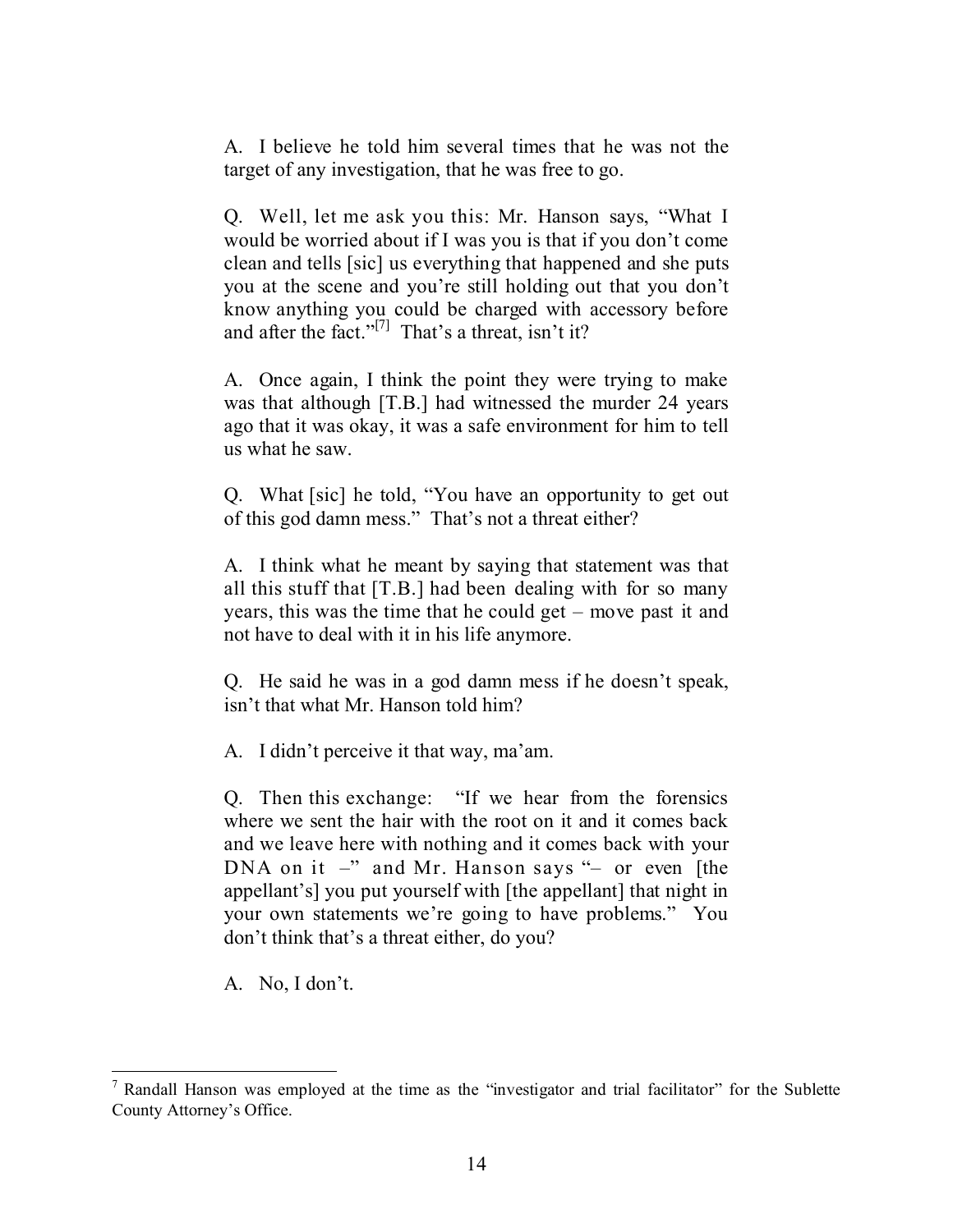Q. "I don't want to see you go to jail, [T.B.]" Now he's being threatened with jail; isn't that right?

A. Can you read that statement again, I'm having difficulty with the video.

Q. It says, "And if it's not us then somebody else, you're going to get implicated and this is going to be taken away and you're not going to have that option, I don't want to see you go to jail."

A. Okay. What was the question?

Q. That's a threat, isn't it?

A. I don't perceive it to be a threat, no.

[¶31] This line of questions and answers goes on for several more pages in the trial transcript, but the above should be sufficient to show the appellant's position, which was that T.B. had implicated the appellant under threat of prosecution, but Brew denied that such a threat had occurred. During the State's re-direct examination of Brew, the prosecutor attempted to question her about this series of cross-examination questions and answers, and whether or not T.B. was threatened during the interview, but, perhaps ironically, he was unable to pursue the topic because the district court sustained defense counsel's objection on the ground that it was up to the jury, not the witness, to determine whether T.B. was threatened during the interview. To complete the irony, defense counsel then proceeded during re-cross examination to ask Brew several more questions about [T.B.] and threats of prosecution and the grant of immunity to him, and to impeach Brew with her testimony from the October 20, 2009, motion hearing set forth above.

[¶32] We will affirm, without much discussion, the denial of the new trial motion as it pertains to the issue of Brew's testimony about T.B. and threats and immunity. At the outset, we will note that there is not one iota of evidence that the prosecutor committed any act of misconduct in this regard. All of the challenged testimony was developed during cross-examination by defense counsel, and when the prosecutor attempted to clarify Brew's answers, he was cut off by a sustained objection. Beyond that, the questions and answers are little more than a verbal jousting match between counsel and witness wherein counsel wants the witness to agree with counsel's interpretation of words used by other law enforcement officers during T.B.'s interview. The appellant certainly was not prejudiced by this vituperative exchange; instead, defense counsel was allowed repeatedly to bring to the jury's attention the appellant's theory that T.B. had lied to obtain immunity.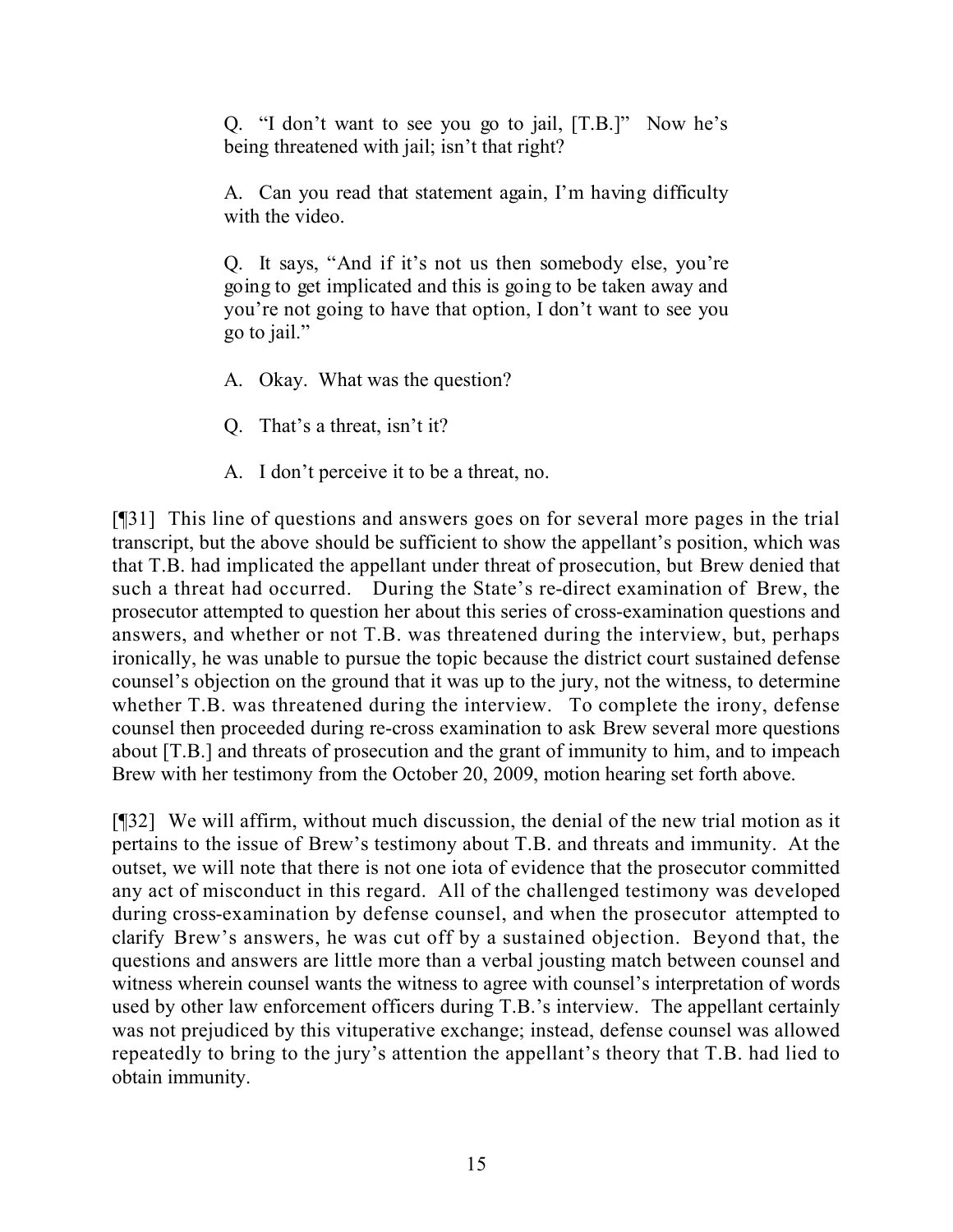#### *Destruction of Evidence*

[¶33] This allegation focuses upon the State's alleged failure to preserve two "sketches"—one apparently drawn during an interview of T.B., and one apparently drawn during an interview of R.H., both in 2008. Evidence of the former was elicited during the cross-examination of Detective Brew:

> Q. And because the video – or it appears that nobody thought the video was on you do a little pre-sketch with [T.B.]; isn't that right?

A. No, ma'am. I knew the video was on.

Q. Well then why did you tell [T.B.] we're going to do a pre-sketch?

A. Ma'am, I did not say that.

Q. Well, you were present in the interview you heard that, right?

A. That statement that I just read, yes.

Q. Well, you heard that they were going to do a pre-sketch with [T.B.], right?

A. I didn't hear the word pre-sketch.

Q. Going to turn your attention to Page 30 Line Number 5. What did Mr. Hanson tell him?

A. He said, "Would you do a little sketch, a little presketch?"

Q. Right. And actually [T.B.] attempts to draw a sketch of this, correct?

A. Yes, that's correct.

Q. But he gets the details wrong so you show him pictures, right?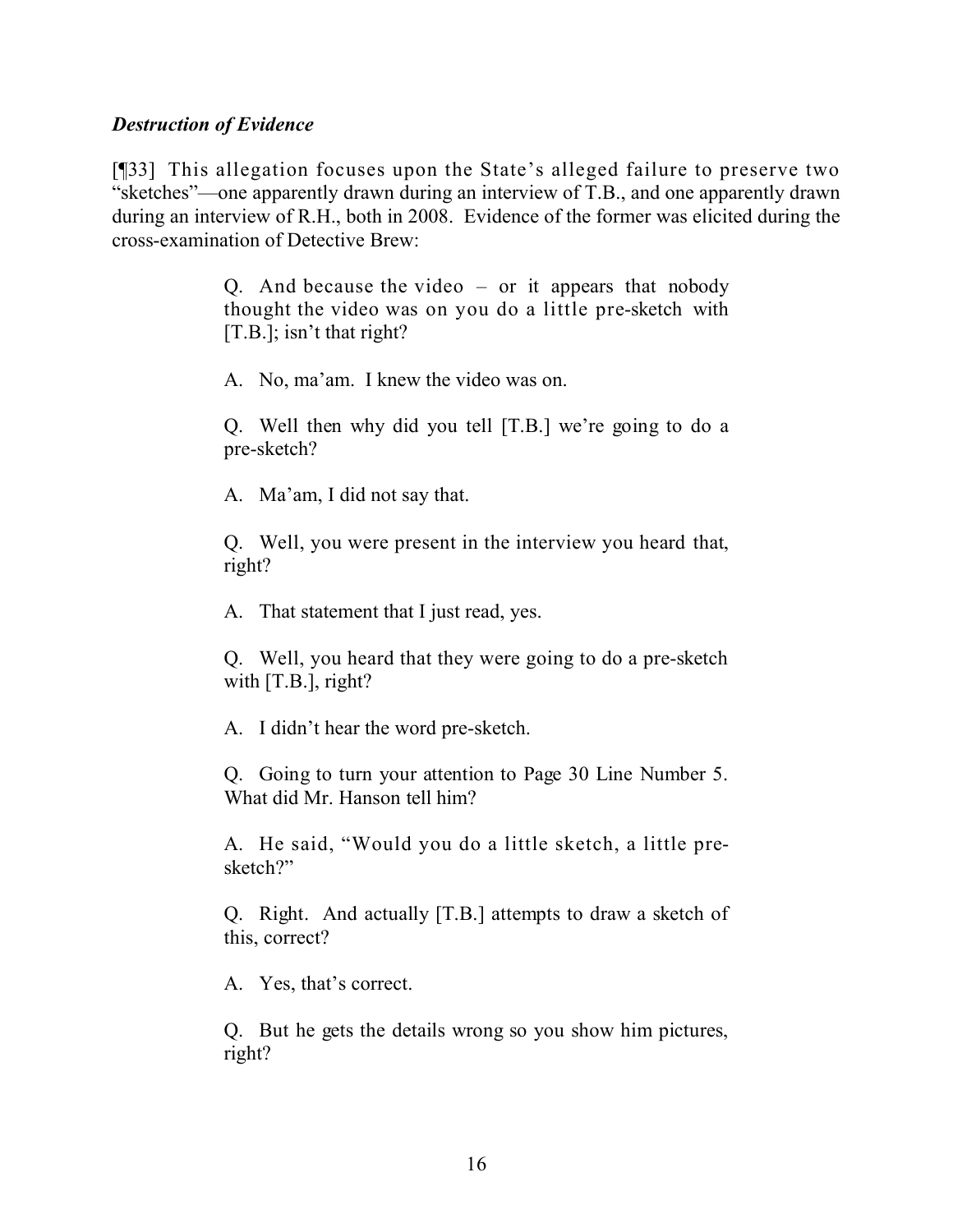A. I don't know if he had the details wrong at that point or not.

- Q. Where's that sketch today?
- A. I don't know.
- Q. Did it get thrown away?
- A. I don't recall. I don't know.

Q. Did you leave – you don't remember leaving the room with it or anything?

A. I didn't have it in my possession, no.

[¶34] Defense counsel did not further pursue the matter of the T.B. sketch during Brew's testimony, and did not ask T.B. about it when he testified. Counsel did, however, make the following comment during a later argument to the court about the R.H. sketch: "[T.B.] drew a sketch that they don't know where it is." And in closing argument, defense counsel argued that a pre-sketch was done to make sure T.B. did not "get[] it wrong" during the video-taped interview. In his appellate brief, the appellant does little more than mention the T.B. sketch.

[¶35] More detail was presented at trial concerning the sketch purportedly drawn during the R.H. interview. At a break in the trial after Dr. Kohlmeier's testimony, defense counsel placed various discovery grievances on the record. In regard to the R.H. sketch, counsel said the following:

> Then Sunday, Judge, this last Sunday, we find out that they have another videotape of [R.H.], another videotape on Sunday. So we get the tape, they e-mail it over to us, we review it. We were told in the e-mail there's nothing exculpatory in there. Well, that is beyond belief to me that in a case where people are changing their stories five thousand times that any interview wouldn't be considered exculpatory or impeachment material, which is under *Brady*[8] as well.

> This is a flagrant violation of *Brady*. We got it Sunday, Judge, this Sunday, two days ago. Didn't make a record of it then, well maybe they just came across it. But,

 <sup>8</sup> *Brady v. Maryland*, 373 U.S. 83, 83 S.Ct. 1194, 10 L.Ed.2d 215 (1963).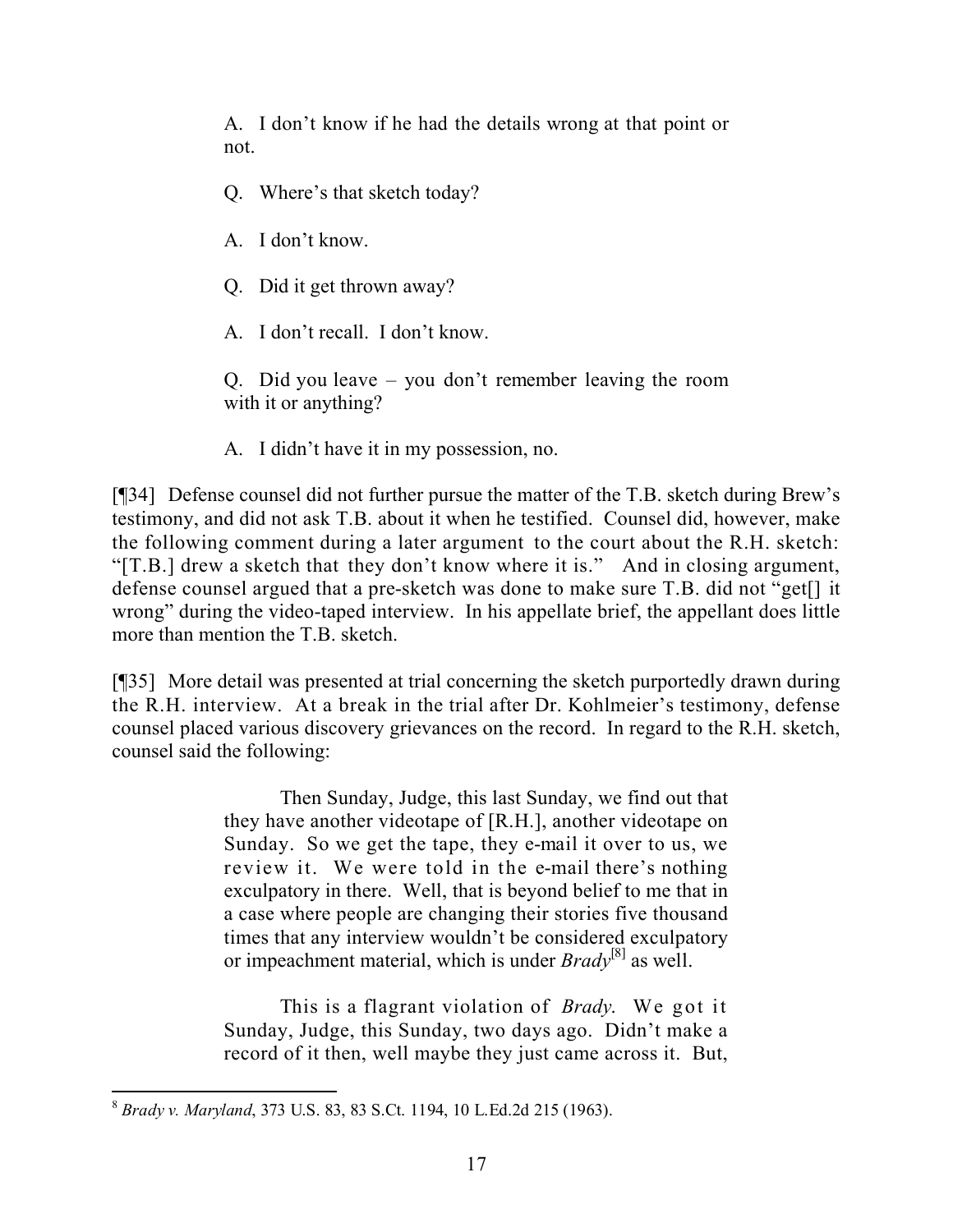Judge, in that – in that interview she's drawing a sketch of where the car is with Mr. Ketterhagen. Well, we find out later Mr. Ketterhagen was drawing it. But regardless of who was drawing it, Ketterhagen states, well, there's not room – there's not room for the car to be there.

Judge, that sketch was thrown away in the garbage, a sketch that is saying where [R.H.] drew the car and there wasn't room for it to be there, they throw it away, beyond – beyond comprehension. They throw it in the garbage.

[¶36] In response, the prosecutor explained how the late discovery of the second R.H. interview occurred. In short, the State had sent various audiotapes and videotapes the previous weekend for transcripts to be made for use during the trial. The transcriptionist noticed that, on a disk labeled "interview with [R.H.] 11/20/2008" there were actually two interviews—an audiotaped interview and a videotaped interview. The State had not previously noticed the separate audiotaped interview, so no transcript thereof had been provided in discovery. Further, realizing the lateness of the disclosure, the prosecutor agreed to make no effort to use the new-found audiotape at trial. In specific reference to the "R.H. sketch," the prosecutor said the following:

> And as far as the drawing that [defense counsel] was talking about, evidently while they were talking they were asking where the cars were parked she was saying that this car was this direction, this car was this direction and they were talking and referring to something and I asked the officers about that that were there and they said she never drew a map, she never made a drawing, nothing was dated, nothing was signed.

> That evidently someone had drawn a couple of little squares at the bottom of a page and she pointed with her finger and said, "No, this one was over there."

> Now, she says verbally in that tape that she makes a statement that [the victim's] car was parked towards Jackson, she makes that same statement in the video recorded one, that statement is clear. This interview was done before the Defendant was ever arrested, while this was still the police and the Sheriff's Office investigation.

> Whether they kept that document that they drew the two squares on I'm not sure we could even get into evidence,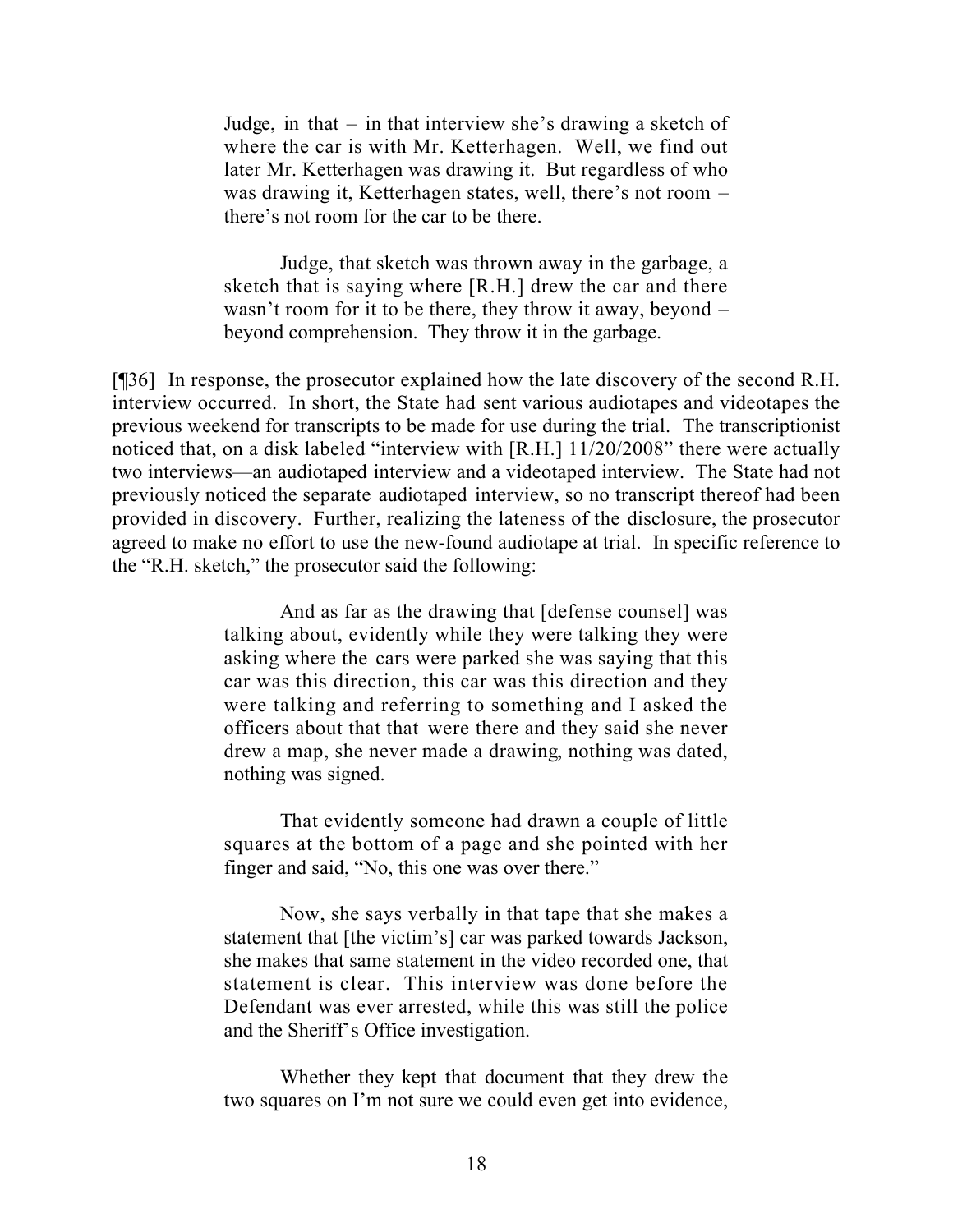it was never signed, dated. I don't know that if [R.H.] would look at a piece of paper with two squares would even recognize it. But whether it would have been or not, Your Honor, that was never retained from that day. It was never anything that was kept in the Sheriff's Office or passed on to us.

We don't have control of what the Sheriff's Office retains in their investigation before it is ever brought to us for charging, Your Honor.

[¶37] R.H. was asked about the sketch during cross-examination:

Q. Right. When you were with Mr. Ketterhagen and Mr. Hanson they had you draw on a piece of paper, correct?

. . . .

A. I never drawn [sic] on a piece of paper.

Q. [] You never saw a piece of paper that they had and told you to put where the cars were, show them were [sic] the cars were?

A. There was a piece of paper where they asked me about the first turnout coming out of Jackson and they asked where the vehicles were because like I said there was a vehicle that had pulled up behind us.

Q. They didn't ask you about the one down there?

A. I don't recall that, no.

[¶38] Finally, Investigator Hanson was asked about the R.H. sketch during crossexamination:

> Q. And you sat in on the interview that she testified about today, correct?

A. Correct.

Q. And you guys taped something prior to that interview, did you not?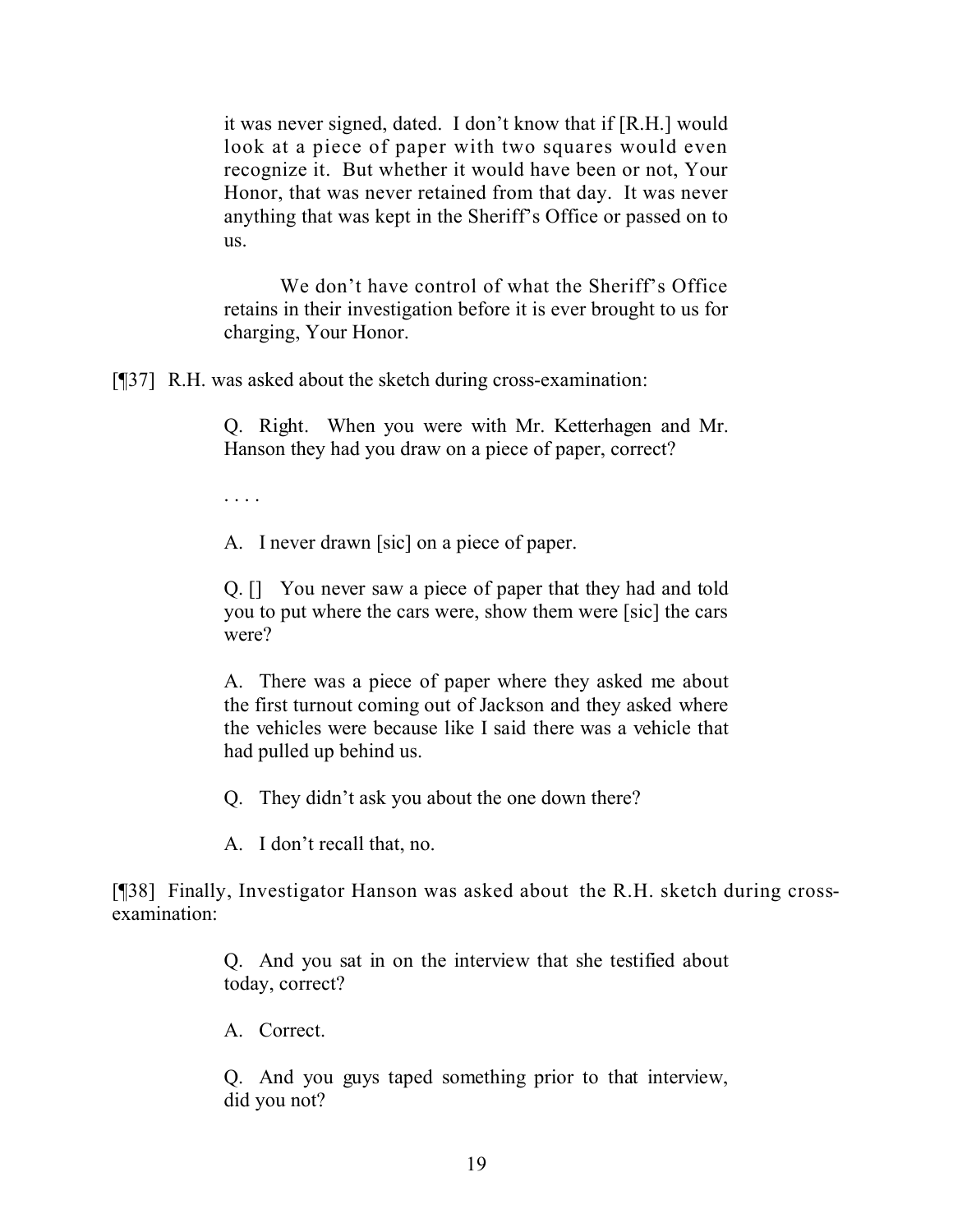A. I did.

Q. Okay. And during that interview somebody was drawing pictures of the scene, were they not?

A. Well, yes, I think there was a small sketch.

Q. And whoever drew it, [R.H.] – Mr. Ketterhagen said no it can't be there because that's too close to the road; do you recall that?

A. I don't recall that.

Q. Okay.

A. I don't remember much of that interview as far as the smaller details of it.

Q. Okay. Did you throw – that piece of paper got thrown away, did it not.

A. I have no idea.

Q. Would you consider that piece of paper to be evidence?

A. Possibly, yes.

Q. And you shouldn't throw evidence away, right?

A. Well, what I remember of that there was two small squares down on a piece of paper. I don't think – I don't remember if there was any details to that other than two squares. Honestly I don't even know if it was on a piece of paper.

Q. What was it on, if it wasn't paper?

A. It seems to me like they was pointing to something on the table just, you know, going like that making two small squares. It could have been on a piece of paper I'm not a hundred percent.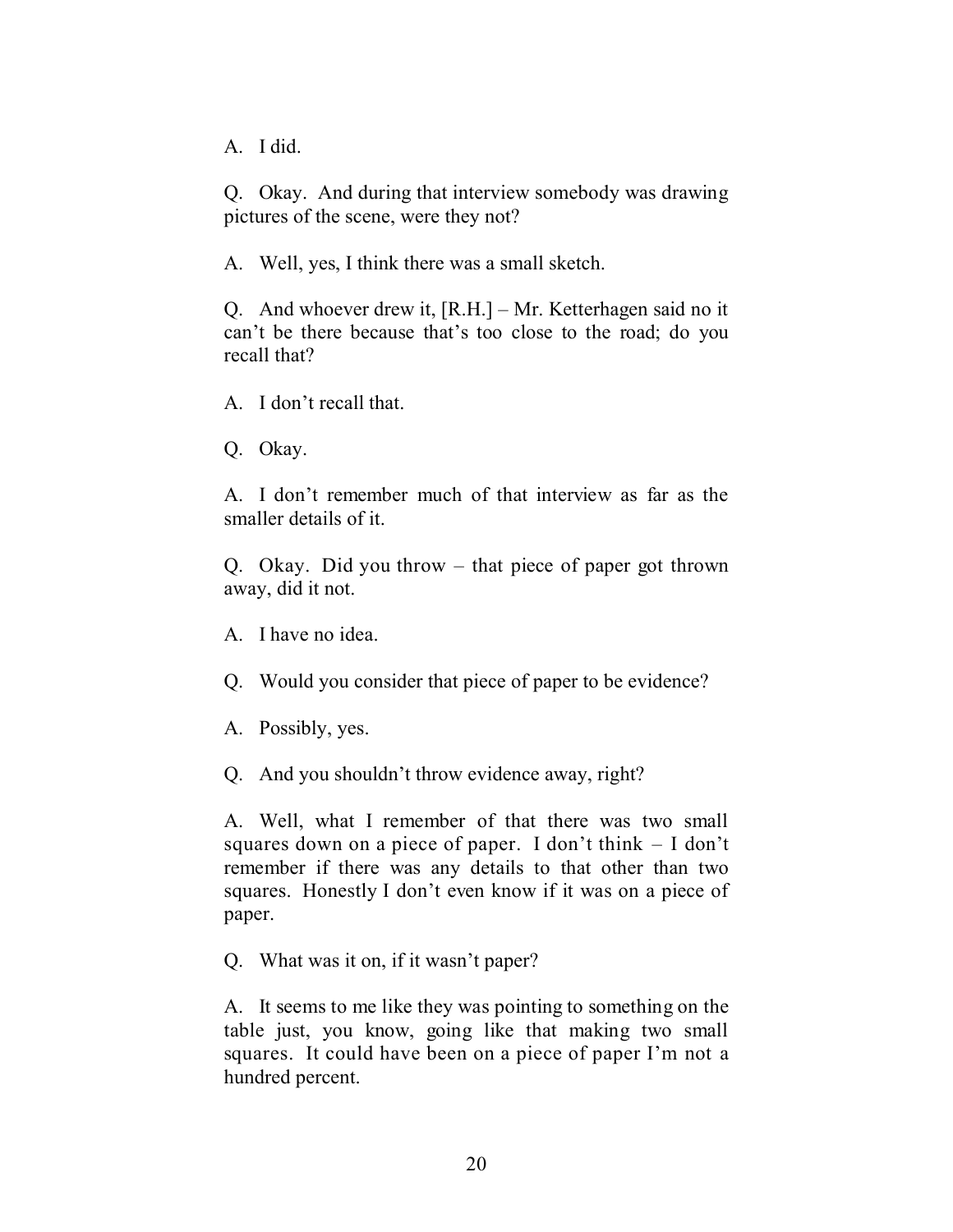- Q. You shouldn't throw evidence away?
- A. No.

[¶39] The parties contend, and we agree, that our review of this issue should be guided by the following standards:

> "[t]he Supreme Court's jurisprudence divides cases involving nondisclosure of evidence into two distinct universes. *Brady* and its progeny address exculpatory evidence still in the government's possession. [*Arizona v. Youngblood*, 488 U.S. 51, 58, 109 S.Ct. 333, 102 L.Ed.2d 281 (1988)] and [*California v. Trombetta*, 467 U.S. 479, 104 S.Ct. 2528, 81 L.Ed.2d 413 (1984)] govern cases in which the government no longer possesses the disputed evidence." *Fero v. Kerby*, 39 F.3d 1462, 1472 (10th Cir. 1994) (quoting *United States v. Femia*, 9 F.3d 990, 993 (1st Cir. 1993)).

*United States v. Gomez*, 191 F.3d 1214, 1218 (10th Cir. 1999). Further, the

> principles articulated in *California v. Trombetta*, 467 U.S. 479, 104 S.Ct. 2528, 81 L.Ed.2d 413 (1984), and *Arizona v. Youngblood*, 488 U.S. 51, 109 S.Ct. 333, 102 L.Ed.2d 281 (1988), regarding the Due Process Clause and the government's destruction or loss of evidence prior to a criminal trial guide our analysis. Under the two-prong *Trombetta* test, the government violates a defendant's right to due process when: (1) it destroys evidence whose exculpatory significance is "apparent before" destruction; and (2) the defendant remains unable to "obtain comparable evidence by other reasonably available means." *Trombetta*, 467 U.S. at 489; 104 S.Ct. at 2534. The Court in *Youngblood* extended *Trombetta* to provide that, if the exculpatory value of the evidence is indeterminate and all that can be confirmed is that the evidence was "potentially useful" for the defense, then a defendant must show that the government acted in bad faith in destroying the evidence. *Youngblood*, 488 U.S. at 58, 109 S.Ct. at 337-38.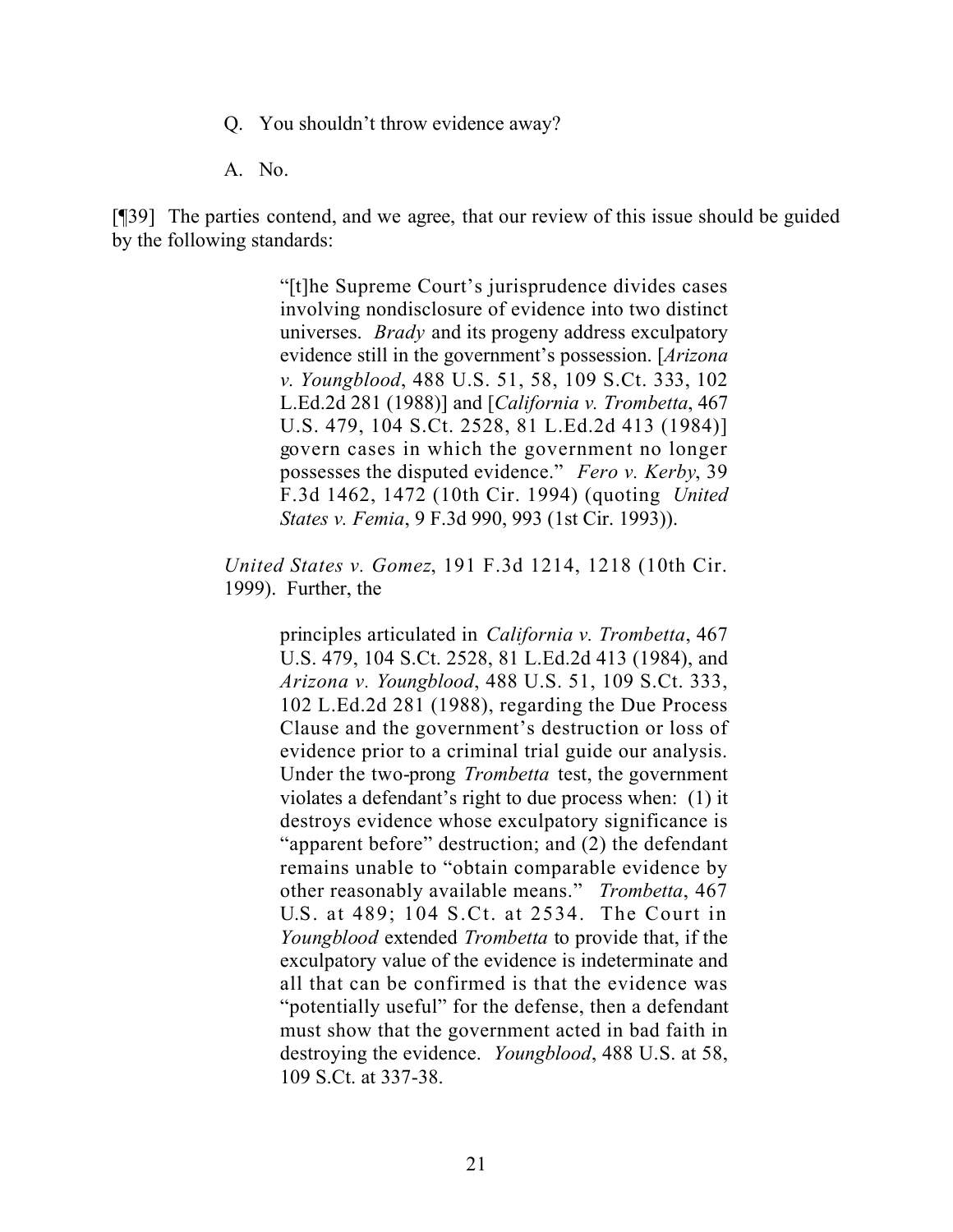. . . The . . . "mere fact that the government controlled the evidence and failed to preserve it is by itself insufficient to establish bad faith." [*United States v.*] *Richard*, 969 F.2d [849,] 853-54 (10th Cir.  $1992$ ]...

. . . To invoke *Trombetta*, a defendant must demonstrate that the government destroyed evidence possessing an "apparent" exculpatory value. *Trombetta*, 467 U.S. at 489, 104 S.Ct. at 2534. However, to trigger the *Youngblood* test, all that need be shown is that the government destroyed "potentially useful evidence." *Youngblood*, 488 U.S. at 58, 109 S.Ct. at 337. The Court in *Youngblood* defined "potentially useful evidence" as evidence of which "no more can be said than that it could have been subjected to tests, the results of which *might* have exonerated the defendant." *Id*. at 57, 109 S.Ct. at 337 (emphasis  $added)$ . . . .

. . .

. . .

. . . Our inquiry into bad faith "must necessarily turn on the [government's] knowledge of the exculpatory value of the evidence at the time it was lost or destroyed." *Youngblood*, 488 U.S. at 57 n.\*, 109 S.Ct. at 336 n.\*.

. . . Of course, mere negligence on the government's part in failing to preserve such evidence is inadequate for a showing of bad faith. *Youngblood*, 488 U.S. at 58, 109 S.Ct. at 337-38[.]

*United States v. Bohl*, 25 F.3d 904, 909-12 (10th Cir. 1994) (footnote omitted). *See also Young* [*v. State*], 849 P.2d [754,] 763-65 [(Wyo. 1993)]; *Gale v. State*, 792 P.2d 570, 587-88 (Wyo. 1990); *Wilde v. State*, 706 P.2d 251, 255 (Wyo. 1985); and *Wheeler v. State*, 691 P.2d 599, 602-03 (Wyo. 1984).

*Whitney v. State*, 2004 WY 118, ¶ 59, 99 P.3d 457, 476-77 (Wyo. 2004).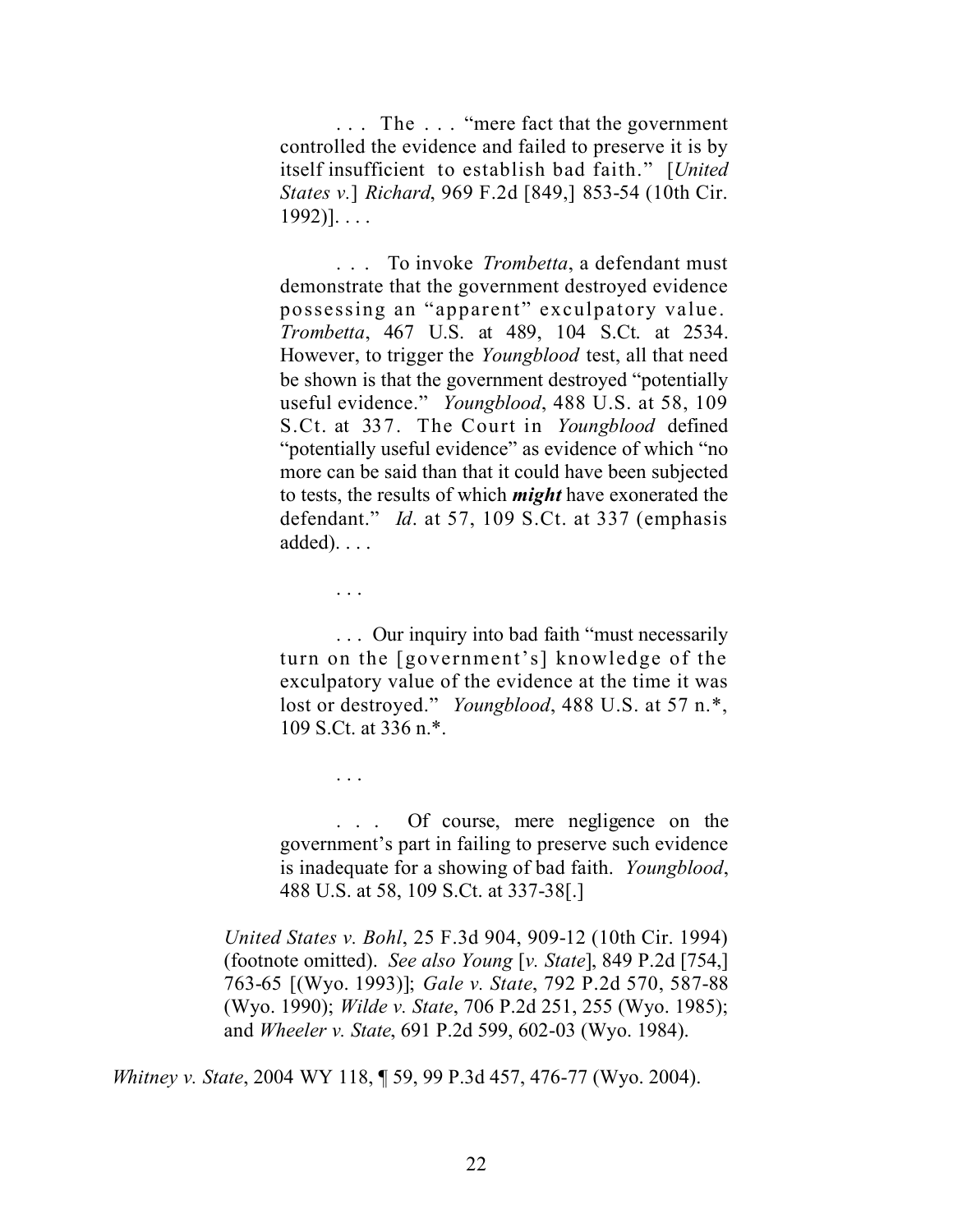[¶40] The known facts are: (1) in an interview in 2008, T.B. apparently drew a sketch of something, which sketch was not retained by the law enforcement interviewers, and (2) in a separate interview of R.H. the same year, Captain Ketterhagen drew two small boxes on a piece of paper which boxes appear to have been meant to represent the two vehicles that had stopped alongside the road when the appellant obtained the pistol from R.C., which sketch, like the first one, was not retained by the law enforcement interviewers. On the basis of these facts, the appellant made the following accusation in his new trial motion:

> **6. Destroying Evidence:** During the trial it was elicited that the State through not only its employee (Randall Hanson) but also law enforcement that two drawings were used in the interviews of [R.H.] and [T.B.]. These documents were then destroyed by the State. These drawings were potentially exculpatory as both witnesses provided inconsistent details of where things were located in the drawings. At a minimum, the drawings could have been used to impeach the witnesses [sic] credibility. Once again the State's cavalier approach to this destroying of evidence is an indication of its disregard of [the appellant's] right to a fair trial.

[¶41] Five factors should be considered in determining whether the State acted in bad faith in this situation: (1) whether the State was on notice by the appellant that he believed the evidence was potentially exculpatory; (2) whether the appellant's assertion that the evidence had exculpatory value was merely conclusory or whether his assertion was supported by objective, independent evidence; (3) whether the State was in possession of or had the ability to control the evidence at the time it received notice from the appellant; (4) whether the evidence was central to the State's case; and (5) whether there was an innocent explanation for the State's failure to preserve the evidence. *United States v. Bohl*, 25 F.3d 904, 911-12 (10th Cir. 1994). The first and third factors do not apply in this case, because the loss, destruction, or failure to retain the sketches occurred before any notice from the appellant. As to the second factor, the appellant's assertion that the sketches had exculpatory value is purely conclusory as the record gives us no idea what may have been shown on the T.B. sketch, and R.H. testified that the sketch made during her interview was of an inconsequential fact, that being the placement of the appellant's vehicle and R.C.'s vehicle when R.C. delivered the pistol to the appellant. As to the fourth factor, even if the R.H. sketch was of the crime scene, as may be inferred from Investigator Hanson's testimony, the placement of the vehicles at the scene was not "central to the State's case." And finally, there is nothing in the record to refute the innocent reason for the State to have failed to preserve the evidence—neither sketch appeared to the law enforcement officers involved at the time to have any evidentiary value.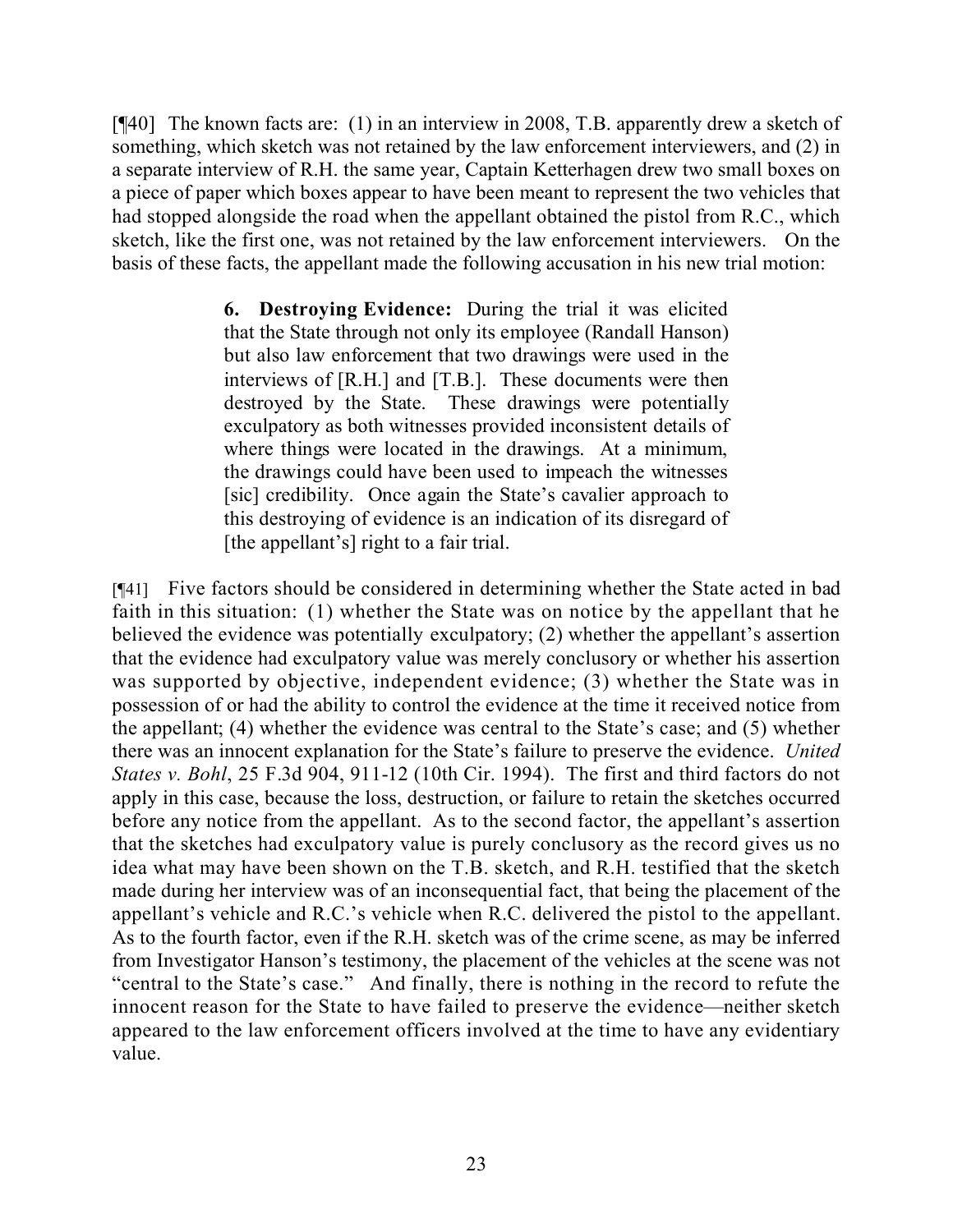[¶42] From all of this, a couple of things are apparent. The exculpatory value of the two sketches is indeterminate at best. The transcript of neither interview appears in the record, leaving us to guess how the sketches may have been used, if at all. Further, we do not know if, or when, the sketches were lost or destroyed, or whether they simply were not retained after the interviews. We can conclude that the State may have been negligent in not retaining the sketches, but that is not sufficient to show that the State acted in bad faith. Under the tests set forth above, the appellant has not shown that his right to the due process of law was violated, and he certainly has not supported the hyperbolic accusations made in his new trial motion. Consequently, we affirm the denial of the new trial motion in regard to this issue.

## *Undisclosed Prior Statement of R.H.*

[¶43] The facts underlying this issue were recited in the previous issue. During the trial, a transcriptionist discovered an audiotape of an interview with R.H. on the disk of a videotape of an interview with R.H. Upon learning of the existence of the audiotape, the prosecutors immediately provided a copy to defense counsel. Realizing the late disclosure, the State conceded that it would not attempt to enter the audiotape into evidence, but it also assured the Court that "[R.H.] did not make any statement in that first audio tape that she did not repeat in the videotape, so there was no new information." The appellant's motion that R.H. not be allowed to testify, as a sanction for this late disclosure was taken under advisement, and later denied. In denying the motion, the district court noted that "it appears as if there's nothing really different" on the audiotape, but allowed the appellant to utilize it for cross-examination of R.H.

[¶44] The appellant's new trial motion contained the following complaint in regard to the late disclosure of the audiotaped interview:

> **7. Statement of [R.H.]:** After four days of trial, the defense was notified that a statement of [R.H.] was found that had not been turned over to the defense. Again, this inexcusable attention [sic] to detail concerning *Brady* material constitutes grounds for a new trial if for no other reason than the State failed to comply with *Brady* and its progeny. This has been a subject of argument during the entire duration of trial preparation. This callous approach should not be regarded as mere inconvenience or harmless error as the State's conduct rises to the level of constitutional violations. The defendant's right to a fair trial was violated.

[¶45] We will summarily affirm the denial of the new trial motion on this ground because the appellant has utterly failed, either before the district court, or in his appellate brief, to substantiate his allegations of a *Brady* violation. He cites no case law or other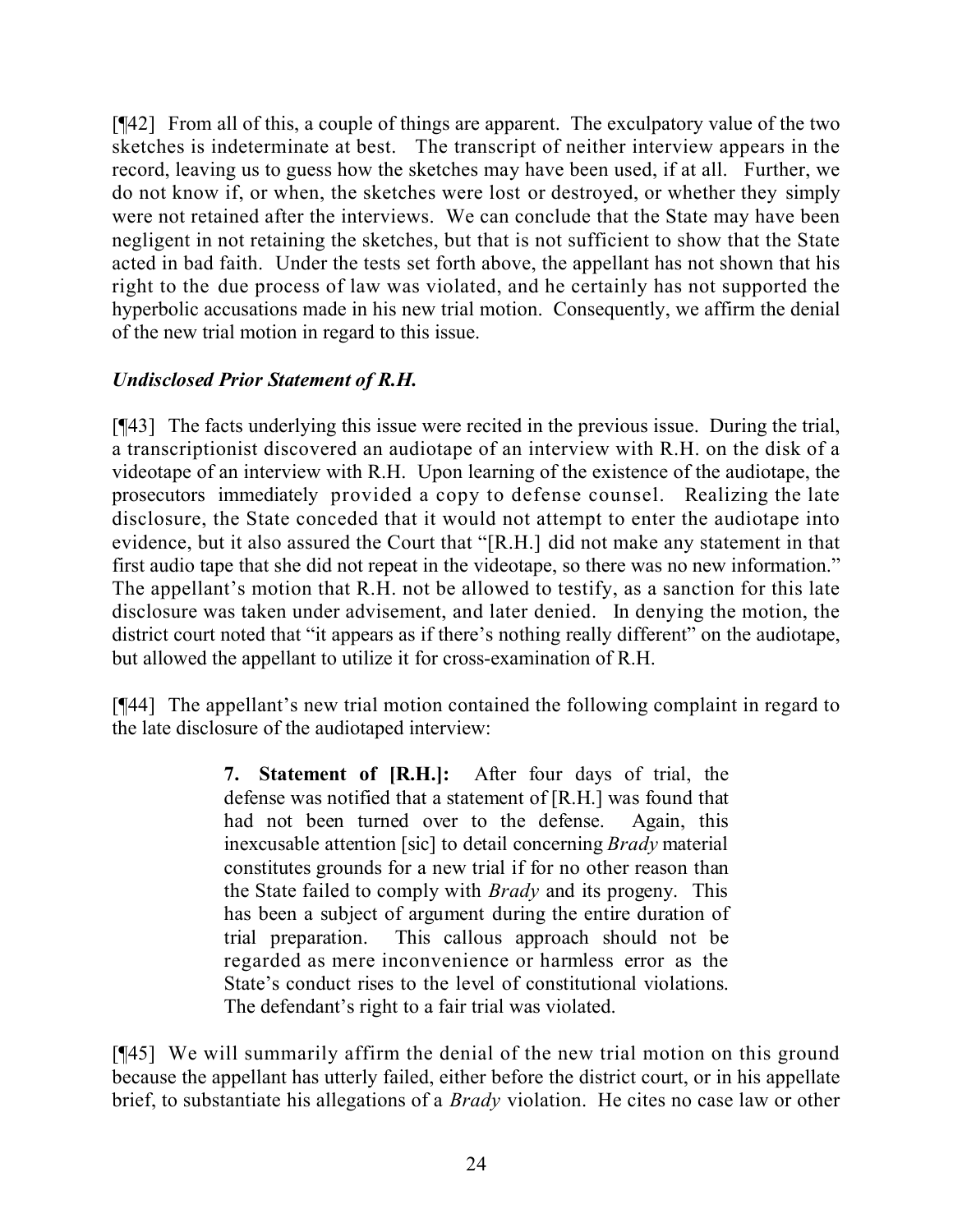authority in the section of his brief dedicated to this issue. He presents a conclusion— "The trial court abused its discretion in [allowing R.H. to testify], given the fact that [R.H.'s] testimony placed [the appellant] at the scene of the homicide, *yet was inconsistent in many respects*." (Emphasis added.) There is nothing in the brief, however, revealing what these inconsistencies may have been, or how the late disclosure of the audiotaped interview affected his ability at trial to deal with those inconsistencies. He does not even make an effort to identify what was exculpatory in the audiotaped interview.

### *Did the prosecutor commit misconduct by violating discovery orders?*

[¶46] Although delineated as a separate issue, this issue "piggybacks" on the issues earlier discussed in this opinion by alleging that prosecutorial "[m]isconduct was implicit and explicit in each of the allegations" in the new trial motion. Specifically, citing *State v. Naple*, 2006 WY 125, ¶ 12, 143 P.3d 358, 361-62 (Wyo. 2006), the appellant contends that "[f]ailure to comply with a discovery order is generally recognized as misconduct." Where there has been an objection below, we review claims of prosecutorial misconduct for harmless error; where there has not been an objection below, we review for plain error. *Harris v. State*, 2008 WY 23, ¶¶ 12-14, 177 P.3d 1166, 1170-71 (Wyo. 2008). In either case, "our focus is on the prejudice suffered by the defendant." *Smith v. State*, 2009 WY 2, ¶ 26, 199 P.3d 1052, 1059 (Wyo. 2009). We consider the entire record, and reversal based upon the alleged violation of a discovery order is appropriate only where substantial prejudice has been shown. *Id.*; *Lindsey v. State*, 725 P.2d 649, 656-57 (Wyo. 1986).

[¶47] Once again, we will summarily affirm the district court in regard to this issue. The appellant presents nothing on appeal beyond that which we have already discussed in this opinion. We have not been shown that the appellant was prejudiced by any of the prosecutor's conduct described above, no less prejudiced to the substantial extent that would require reversal. Outrage and hyperbole do not substitute for evidence and cogent argument.

### *Did the prosecutor commit misconduct by violating a pretrial order regarding uncharged misconduct evidence?*

[¶48] Prior to trial, the appellant filed Defendant's Demand for Speedy Trial and Demand for Notice of Intent to Introduce Evidence Under  $404(b)$ .<sup>9</sup> In response, the State filed State's Notice of Intent to Offer W.R.E. 404(b) Evidence at Trial, and State's

  $9$  W.R.E. 404(b) forbids the admission of evidence of "other crimes, wrongs, or acts" to prove the character of a person, but allows the admission of such evidence to prove certain other specified facts.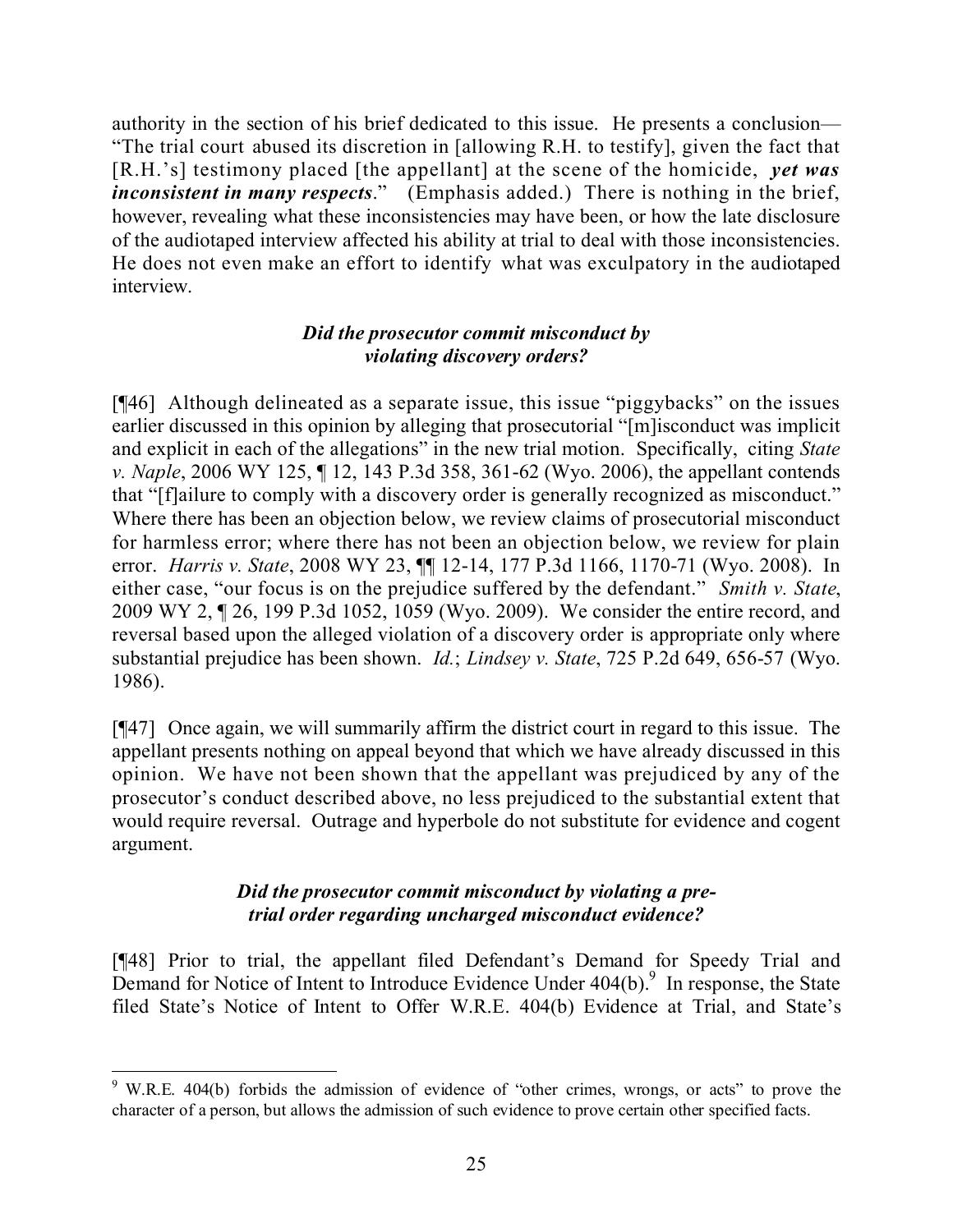W.R.E. 404(b) Gleason Analysis.<sup>10</sup> In those filings, the State identified with specificity thirteen prior instances of violent conduct by the appellant. The district court heard the W.R.E. 404(b) matter on December 15, 2009, and indicated its intent to rule on it that day. The parties have not, however, identified when the district court may have ruled upon the matter, and this Court was unable to locate any such order in the record. Consequently, it remains a mystery what, if any, order may have been entered.

[¶49] In this vacuum, we will attempt to address the issue now raised. During the direct examination of Investigator Ferrin, the prosecutor brought up the subject of the Crime Stoppers call mentioned above, and the following exchange occurred:

> Q. When that call name [sic] in to crime stoppers what information was relayed?

> A. It was a very short call that came in on the crime stoppers line, identified a suspect.

Q. Who was that?

A. [The appellant.]

Q. When you got that tip do you recall what you did with that?

A. I forwarded that information to the State Division of Criminal Investigation who was handling the lead as the investigating agency for the crime.

Q. When you received that particular tip, did it ring any bells with you?

A. Yes, sir.

Q. What was that?

A. That [the appellant] had come up in previous investigations that we had worked.

Q. From –

 <sup>10</sup> In *Gleason v. State*, 2002 WY 161, 57 P.3d 332 (Wyo. 2002), this Court established guidelines for trial courts to follow in determining whether uncharged misconduct evidence was admissible.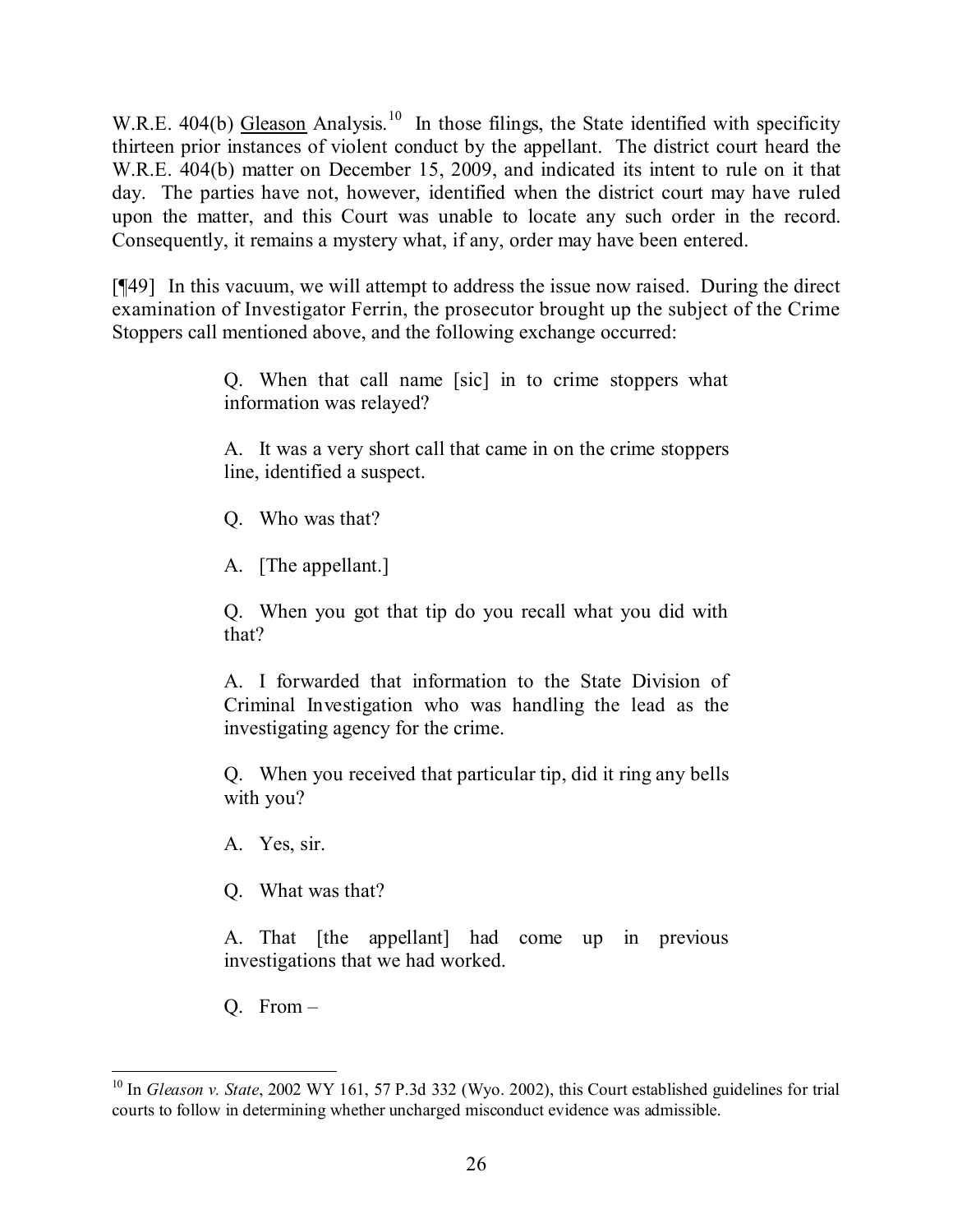[DEFENSE COUNSEL]: Objection, Your Honor.

THE COURT: Sustained.

Don't – don't – the answer, strike that, please.

[¶50] Because of this last statement by the district court—granting the objection and striking the answer, this issue does not require further analysis. In two separate instructions—Instruction No. 1 and Instruction No. 8—the jury was instructed to disregard any testimony ordered stricken. As stated previously herein, we presume that jurors follow the court's instructions. *Brown*, 953 P.2d at 1177. Moreover, were we to ignore that presumption and look substantively at Ferrin's statement in the context of all the evidence properly admitted at trial, we cannot say that this very general and relatively innocuous comment was so unfairly prejudicial as to require a new trial.

### *Did the prosecutor commit misconduct by eliciting testimony from a law enforcement officer that the officer believed a witness was lying during an interview?*

[¶51] As mentioned above in relation to a separate issue, Detective Hollenbach interviewed T.B. At trial, while the State was asking Hollenbach about that interview, the following colloquy occurred:

> Q. Did you treat [T.B.] differently than you had treated other individuals in the past that you had interviewed?

A. Yes, sir.

Q. And why is that?

A. Because from early on in the interview it became very apparent that he was lying to me. I wanted to make it clear up front that I was not going to sit there throughout the evening and allow him to do that, that I was there to get the truth and that would be it.

[¶52] No objection to this question or answer was interposed at trial, so our review is limited to review for plain error. To show plain error, the appellant must prove (1) the record is clear as to the incident alleged; (2) a clear and unequivocal rule of law was violated thereby; and (3) a substantial right was denied to the appellant to his material prejudice. *Wilks v. State*, 2002 WY 100, ¶ 7, 49 P.3d 975, 981 (Wyo. 2002).